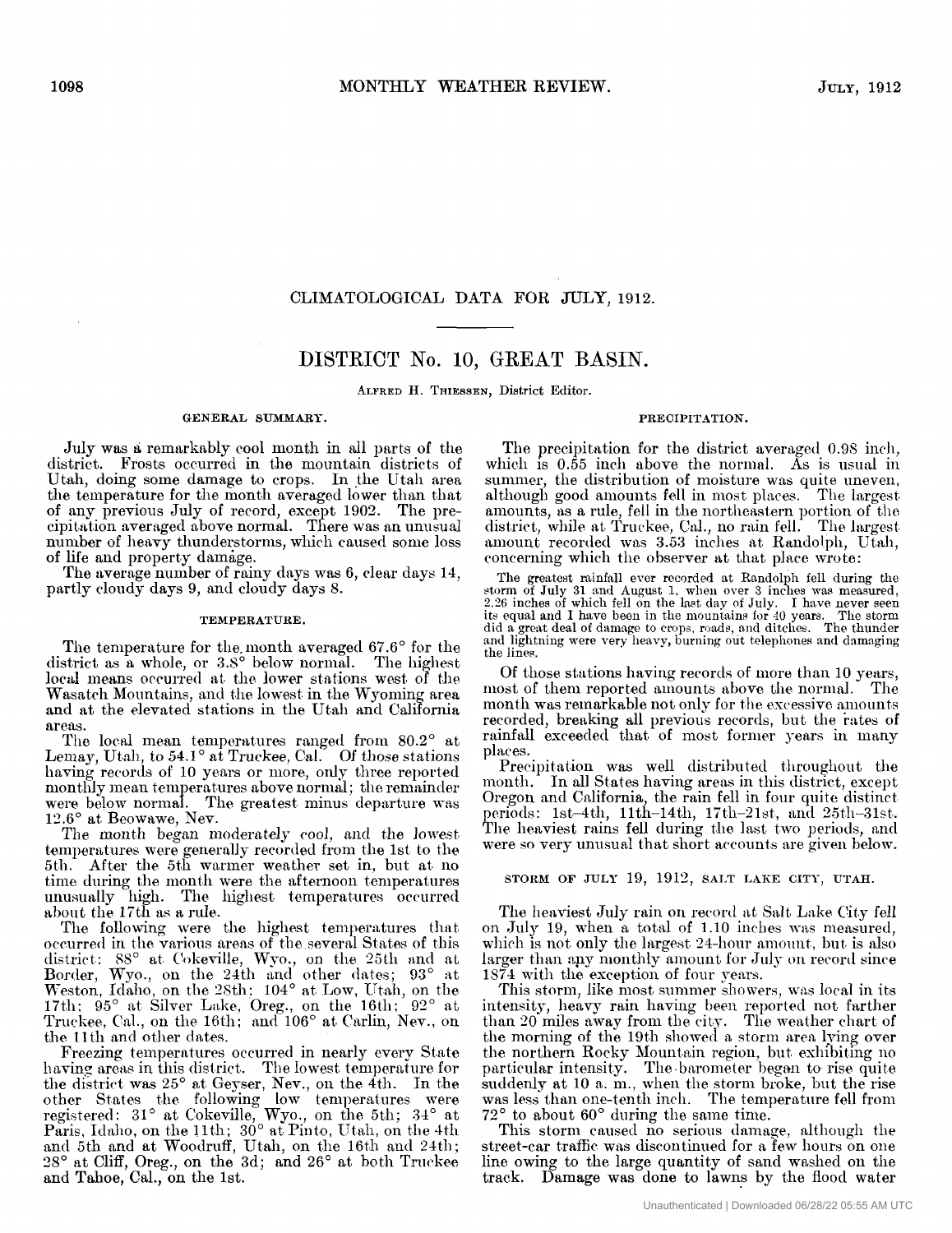washing sand and debris over hem in some parts of the city, and **a** few cellars were flooded.

#### **STORM AT MAZUMA, NEV.**

#### **By H. F. ALPS,** Section **Director.**

One of the most disastrous floods ever **known** in Nevada occurred in the Seven Troughs and Mazuma mining districts about 5 p. m., July 18, washing away all the frail buildings at Mazuma and killing nine persons, as well as seriously injuring several others. Water to a depth of at Mazuma without warning, and carried the of over **a** mile. 15 to 20 feet rushed down the canyon upon the mining 15 to 20 feet rushed down the canyon upon the mining camp at Mazuma without warning, and carried the wreckage of frame buildings to the flat below, a distance of exer a mile

The canyon is wide at Seven Troughs, and damage there was confined to the loss of a few buildings in the business portion. The water struck the cyanide plant of the Coalition Mining Co. and destroyed the building, taking the large concrete vault down the canyon and breakmg it into fragments. '

Mazuma is about 2 miles below Seven Troughs in a narrow canyon with precipitous sides. Here the flood waters left only a hotel and a store.

The flood came without warning, as it was not raining at the camps at the time, although **a** light sprinkle had fallen a few minutes before. The basin in the mountains where the heavy precipitation occurred corers **an** area of about 4 square miles. The heavy downpour was seen by two mining engineers who were observing the thunderstorni froni the Coalition office at Seven Troughs. When the danger of the flood was realized, they endeavored to notify Mazuma, but the wires had been put out of service by lightning. Had it been possible to give warning of the flood **a** few minutes before it reached Mazuma there would have been no loss of life, as a climb of a few rods up the sides of the canyon would have been sufficient to place the people above the crest of the water. Three small canyons unite with the Seven Troughs canyon, and when heavy thunderstorms occur in the catchbasins of these canyons, the conditions are very favornble for floods at Mazunia where the canyon is narrow.

#### **RECENT STORMS AT MURRAY, UTAH.**

#### **By R. C. TOWLER.**

The rains at Murray, Utah, during the latter part of July were unusually heavy for this month. Early in July but little rain fell, but from July 1s until the close of the month storms were frequent and heavy.

Rain on July 19 was especially heavy between the hours of 10 a. m. and noon, followed by a more steady fall until 3 p. m., amounting to something over 1 inch.

On July **38** another heavy storm occurred between **4**  and 6 p. m., and still another on the evening of July 31, accompanied by considerable thunder and lightning.

The effect of the storms in general was good for beets, corn, tomatoes, alfalfa, potatoes, and orchards. Some damage was clone, however, in the lower bottoms, to grain fields, many of which, ready for harvest, were laid flat. The rains in the nearby canyons was heavy and the flow of the streams from them was thereby strengthened, so that the farmers in this vicinity are fenring no shortage of water for irrigation during the rest of the season.

#### **THE RELATION BETWEEN LIGHT PRECIPITATION AND "ALKALI."**

#### **By R. A. HART, United Btatea Drainage** Engineer.

The baneful effects of so-called "alkali" upon agriculture and horticulture in the arid section of the United States have become so widespread and intense as to present a serious problem in the future development of the West. Confined at first to recognized deserts, or to minor spots which occasioned indifferent wonder, rather than real interest, accumulation of alkaline salts are now becoming so general throughout the irrigated valleys as to cause alarm which is, indeed, well founded.

It is a fact that wherever irrigation has been practiced for any considerable length of time, lands formerly highly productive are now showing injury to a greater or less extent. In some instances there is merely a decrease in the general crop returns, or yields are spotted, with portions **of** *a* given tract producing as well as ever, while other portions are practically barren; but in many instances whole farms and series of farms have become unproductive and have been abandoned. Broadly speaking, there is not **n** valley in the West in which the injury has not been felt, and in some of these a large portion of the lands formerly cultivated are now idle or used only for wild pasture. In nearly every case, the accumulation of *nn* excess of alkaline salts in the surface soil played an important part in the destruction. The fact that such salts were responsible for the injury wrought has nearly always been recognized by agriculturists, but they have rarely stopped to consider why this should be *so,* or what means might be taken to prevent injury, or to reclaim injured lands. As a result abandonment took place and new tracts were put under cultivation. This method served while there was an abundance of raw land to be **had,** although the cost of taking up new land was often higher than the reclamation of the old would have been, but these new lands were, in turn, subject to the same difficulty, so that now, with the opportunity for expansion practically gone, it is necessary that the second reclanintion of the desert be effected, and such work in that direction is now being prosecuted. Were such reclamation not possible, permanent agriculture in a major portion of the irrigated region would be out of the question, so that this work becomes **an** iniportant factor in the advancement of that region.

Water plays an important rôle in the transformation which has been noted, and it is interesting to make a study of its connection. both as rainfall and as irrigation water. It seems to be the popular notion that the alkaline salts are inherently associated only with arid soils, but this is a miwonception. **As** a matter of fact nlkaline salts are products of rock materials which. in the early stages of the earth's history, were rather uniformly distributed throughout the crust. The disassociation of the rock material was brought about by the action of heat, cold, ice. water, air, wind, vegetation, and numerous gases and solutions, and the alkaline salts were liberated. Being soluble in water they were readily transported about by its movement with the result that, as time wore on, soils in regions of heavy rainfall were washed almost free by a leaching action, and the salts found their way to the sea rendering it saline. In the arid section. on the other hand, although the elements were active in disassociating the rock mnterial, there was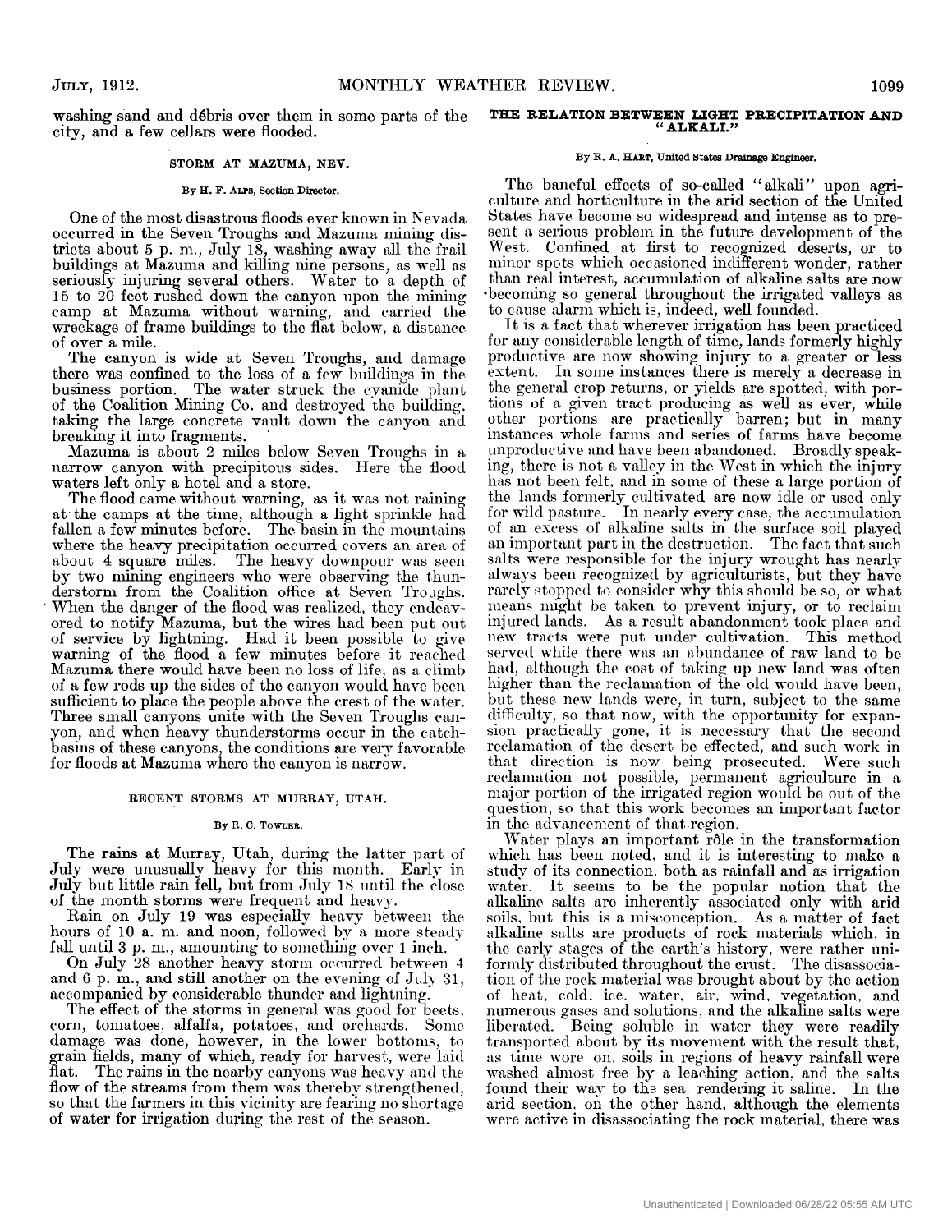### 1101

### TABLE 1.-Climatological data for July. 1912. District No. 10, Great Basin.

|                                                                       |                                                               |                                      |                               |                      |                                                                                                                                 | Temperature, in degrees Fahrenheit.           |                                           |                       |                              |                                               |                      | Precipitation, in inches.                 |                                 |                                     |                                                                  |                                  | Sky.                                             |                                                                 | direc-                                |                                                        |
|-----------------------------------------------------------------------|---------------------------------------------------------------|--------------------------------------|-------------------------------|----------------------|---------------------------------------------------------------------------------------------------------------------------------|-----------------------------------------------|-------------------------------------------|-----------------------|------------------------------|-----------------------------------------------|----------------------|-------------------------------------------|---------------------------------|-------------------------------------|------------------------------------------------------------------|----------------------------------|--------------------------------------------------|-----------------------------------------------------------------|---------------------------------------|--------------------------------------------------------|
| Stations.                                                             | Counties.                                                     | Elevation, feet.                     | Length of record, years       | Mean.                | Departure from<br>the normal.                                                                                                   | Highest.                                      | Date.                                     | Lowest.               | Date.                        | daily<br>g.<br>Greatest<br>rang               | Total.               | ea<br>Gai<br>eparture I<br>the norms<br>≏ | ಷ<br>日<br>Greatest in<br>hours. | tal snowfall,<br>unmelted.<br>Total | rainy day<br>or more.<br>Number of r<br>0.01 inch<br>Number of o | uber of clear<br>days.           | part                                             | Number of part-<br>ly cloudy days.<br>Number of<br>cloudy days. | $\overline{m}$ nd<br>Prevailing wire. | Observers.                                             |
| Wyoming.                                                              |                                                               |                                      |                               |                      |                                                                                                                                 |                                               |                                           |                       |                              |                                               |                      |                                           |                                 |                                     |                                                                  |                                  |                                                  |                                                                 |                                       |                                                        |
| Border.<br>Cokevilledo                                                | Uinta                                                         | 6,085<br>6,204<br>6,860              | 10<br>$\boldsymbol{2}$<br>16  | 61.2<br>57.1<br>60.1 | $-0.7$<br>$-1.6$                                                                                                                | 86<br>$\begin{array}{c} 88 \\ 86 \end{array}$ | 241<br>$\frac{25}{17}$                    | 33<br>31<br>32        | 5<br>5<br>5                  | $\begin{array}{c} 46 \\ 52 \end{array}$<br>41 | 0.98<br>1.58<br>1.63 | $+$ 0.58<br>$+0.82$                       | 0.50<br>0.69<br>0.98            | 0<br>0<br>0                         | 2<br>8<br>$10^{\circ}$                                           | 14<br>$\frac{26}{17}$            | 9<br>1<br>11                                     | 8<br>4<br>3                                                     | w.<br>w.<br>w.                        | S. W. Condron.<br>E. J. Tuckett.<br>Frank Tucker.      |
| Idaho.                                                                |                                                               |                                      |                               |                      |                                                                                                                                 |                                               |                                           |                       |                              |                                               |                      |                                           |                                 |                                     |                                                                  |                                  |                                                  |                                                                 |                                       |                                                        |
| Geneva<br>Grace                                                       | Bear Lake<br>$Bannock$                                        | 6,171<br>5,400                       | 4<br>5                        | 66.4                 | $-2.6$                                                                                                                          | $\substack{92\\87}$                           | 17                                        | 39                    | 9                            | 49                                            | 2.20<br>1.05<br>2 00 |                                           | 0.93<br>0.35                    | 0<br>0<br>0                         | 6<br>4<br>12                                                     | 25<br>11                         | 5<br>8                                           | 1<br>12                                                         | $\ddotsc$<br>n.                       | F. W. Boehme.<br>Donald R. Shirk.                      |
| Paris<br>Weston                                                       | Bear Lake<br>Oneida                                           | 5,946<br>4,460                       | 17<br>14                      | 60.6<br>05.5         | $-2.3$                                                                                                                          | 93                                            | 18†<br>28                                 | 34<br>36              | 11<br>9                      | 44<br>47                                      | 1.00                 | $+1.27$<br>+ 0.39                         | 0.50<br>0.50                    | 0                                   | 4                                                                | 17                               | $\overline{\mathbf{3}}$                          | 11                                                              | $\mathbf{w}$ .<br>S.                  | John Norton.<br>Wm. T. Chatterton.                     |
| Utah.                                                                 |                                                               |                                      |                               |                      |                                                                                                                                 |                                               |                                           |                       |                              |                                               | 0.92                 | $+0.27$                                   | 0.42                            | 0                                   | 3                                                                | 16                               | 10                                               | 5                                                               |                                       | T. F. Carlisle.                                        |
| Alpine<br>Beaver<br>Black Rock                                        | $Utah$<br>$Beaver$<br>$Millard$                               | 4,900<br>6,000<br>4,872              | 13<br>8<br>8                  | 67.1<br>69.4         | .<br>.                                                                                                                          | 94<br>102                                     | 18<br>16                                  | 40<br>34              | 3†<br>5                      | 47<br>55                                      | 2.00<br>0.14         | .<br>.                                    | 1.02<br>0.14                    | 0<br>$\mathbf{0}$                   | 3<br>1                                                           | $\frac{5}{14}$                   | 19<br>11                                         | 7<br>6                                                          | المحاد<br>s.<br>.                     | E. D. Bacon.<br>W. D. Livingston.                      |
| Burrville<br>Castle Rock                                              | $Sevier$<br>$Summit$                                          | 6,244                                | 1<br>7                        | 60.2                 | .<br>.                                                                                                                          | 84                                            | 17                                        | 31                    | $5\phantom{.0}$              | 44                                            | 1.12<br>1.87         | .<br>.                                    | 0.30<br>0.77                    | 0<br>0                              | -6<br>12                                                         | 13                               | 13                                               | 5                                                               | $\sim$ $\sim$ $\sim$<br>w.            | F. R. Curtis.<br>David Moore.                          |
| Cedar City<br>$\bar{\rm Center}$                                      | $\text{Iron}\ldots\ldots\ldots\ldots$<br>$Tooele$             | 5,750                                | 7                             | 69.7°<br>69.0        | .<br>.                                                                                                                          | 92<br>95                                      | 17<br>17                                  | 46<br>39              | $\frac{4}{2}$                | -33<br>51                                     | 0.99<br>0.59         | .<br>.                                    | 0.38<br>0.27                    | 0<br>0                              | 10<br>$\overline{4}$                                             | 11<br>16                         | $\begin{smallmatrix} &6\12\end{smallmatrix}$     | 14<br>3                                                         | sw.<br>s.                             | Parley Dalley.<br>L. C. Peterson.                      |
| Clarkston<br>Corinne                                                  | Cache<br>Boxelder                                             | 4,240                                | 42                            | 70.6                 | $-8.3$                                                                                                                          | 95                                            | 171                                       | 44                    | 5                            | 46                                            | 1.85<br>0.93         | .<br>$+$ 0.47                             | 0.70<br>0.53                    | 0<br>0                              | 5<br>3                                                           | 18<br>15                         | $\frac{4}{5}$                                    | 9<br>11                                                         | .<br>.                                | W. J. Griffiths.<br>A. C. Murphy.                      |
| ${\rm Deseret} \ldots \ldots \ldots \ldots$<br>Erekson                | $Millard$<br>$Tooele$                                         | 4,541                                | 17                            | 71.4                 | $-1.0$                                                                                                                          | 96                                            | 17                                        | 43                    | 5                            | 44                                            | 0.57<br>0.9S         | $+0.33$<br>.                              | 0.40<br>0.39                    | 0<br>0<br>0                         | $\frac{4}{7}$<br>5                                               | 8<br>-9                          | 5                                                | 18<br>21                                                        | s.                                    | S. W. Western.<br>N. W. Erekson.<br>John Day.          |
| $E$ nterpris $e_1, \ldots, \ldots, \ldots$<br>Fairfield<br>Farmington | Washington<br>$Utah$<br>$Davis$                               | 4,270<br>4,866<br>4, 267             | 6<br>-1<br>11                 | 71.2                 | $\cdots$<br>$ -1.3 $                                                                                                            | 96                                            | 21                                        | 45                    | 5                            | 43                                            | 2, 47<br>1.52        | $\sim$<br>$+1.02$                         | 0.90<br>1.13                    | 0                                   | 4                                                                | 19                               | $\mathbf{1}$<br>10                               | $\mathbf{2}$                                                    | .<br>.<br>s.                          | W. Harden Ashby.<br>Charles Boylin.                    |
| Fillmore<br>Frisco                                                    | Millard<br>$Beaver$                                           | 5,100<br>7,318                       | 20<br>16                      | .                    | $73.8 - 1.6$<br>.                                                                                                               | 103                                           | 17                                        | 45                    | $\overline{\mathbf{4}}$      | 44                                            | 0.70                 | $\pm$ 0.00                                | 0.28                            | 0                                   | 8                                                                | .<br>$\ddotsc$                   |                                                  | $\sim$<br>.                                                     | .<br>.                                | J. J. Starley.<br>Essen Nordberg.                      |
| Government Creek                                                      | Millard<br>$Tooele$                                           | 5,277                                | 9<br>11                       | 69.S                 | $-3.4$                                                                                                                          | 96                                            | 17                                        | 42                    | 4                            | 42                                            | 1.34                 | $+0.79$                                   | 0.75                            | 0                                   | 5                                                                | 10                               | 10                                               | 11                                                              | .<br>S <sub>1</sub>                   | E. M. Smith.<br>Walter James.                          |
| $Granger$<br>Grantsville                                              | Salt Lake<br>$Tooele$                                         | <u>.</u><br>.                        | 1                             |                      | $70.2b$<br>.                                                                                                                    | 93                                            | 17                                        | 47                    | $\boldsymbol{2}$             | 38                                            | 1.96<br>0.49         | .<br>.                                    | 1.38<br>0.15                    | 0<br>$\bf{0}$                       | t,<br>5                                                          | 18                               | 7                                                | 6                                                               | .<br>.                                | Geo. E. Greene.<br>J. C. Woodmansee.                   |
| Grouse Creek<br>Heber                                                 | Boxelder<br>Wasatch                                           | 5,593                                | 4<br>19                       |                      | $\begin{array}{c c} 63.6 & -2.5 \\ 63.9 & -1.1 \end{array}$                                                                     | 92                                            | 18†                                       | 33                    | 5                            | -54                                           | 0.47<br>0.58         | .<br>$-0.24$                              | 0.16<br>0.20                    | 0<br>0                              | 5<br>5<br>${\bf 10}$                                             | 11<br>11<br>11                   | 13<br>$\begin{smallmatrix}8\10\end{smallmatrix}$ | 7<br>12<br>10                                                   | SW.<br><b>S.</b>                      | Philip Paskett.<br>John Crook.                         |
| Henefer<br>Hooper<br>Ibapah (near)                                    | Summit<br>Weber                                               | 5,301<br>4,436                       | 12<br>1                       | .                    | .                                                                                                                               | 92                                            | 17                                        | 35                    | 5                            | 52                                            | 1.75<br>0.97<br>.    | $+0.95$<br>.                              | 0.52<br>0.95                    | 0.<br>0                             | $\boldsymbol{2}$                                                 | .<br>.                           | .                                                | المعا                                                           | sw.<br>.                              | William Brewer.<br>T. M. Jones, jr.<br>J. S. Lawton.   |
| Ibex<br>International                                                 | $Tooele$<br>Millard<br>$Tooele$                               | 7,500<br>5,370                       | 8                             | .<br>.               | .<br>1.<br>.                                                                                                                    |                                               |                                           | .                     |                              |                                               |                      | .<br>.                                    | .<br>.                          |                                     | .                                                                | .                                | .<br>$\ddotsc$<br>$\sim$                         | $\cdots$<br>.                                                   | .<br>.<br>.                           | John J. Watson.<br>I. S. R. Co.                        |
| $I$ osep $a$                                                          | . do<br>Juab                                                  | <br>.                                | 1                             | 74.0<br>70.5         | .<br>.                                                                                                                          | 99<br>99                                      | 17<br>17†                                 | 45<br>44              | 2<br>3                       | -44<br>43                                     | 0.78<br>0.74         | .<br>.                                    | 0.59<br>0.40                    | $\bf{0}$<br>0                       | 3                                                                | 11                               | 5                                                | 15                                                              | <b>S.</b><br>.                        | Geo. K. Hubbell.<br>A. M. Laird.                       |
| $\texttt{Junction} \dots \dots \dots \dots \dots$<br>Kanosh           | Piute<br>Millard                                              | 5,250                                |                               |                      | .                                                                                                                               |                                               |                                           |                       |                              |                                               | 0.50<br>0.40         | .<br>.                                    | 0.35<br>0.12                    | 0<br>0                              | 3<br>7                                                           | 16                               | 9                                                | ti.                                                             | S <sub>z</sub><br>$\sim$              | Joseph Jensen.<br>Geo. Crane.                          |
| Kelton<br>Lemay                                                       | Boxelder<br>.                                                 | 4,230                                | 32<br>-1                      | 68.4<br>80.2         | $-8.6$                                                                                                                          | 94<br>98                                      | $\substack{28 \\ 17}$                     | 40<br>57              | 2†<br>$\mathbf{I}$           | 43                                            | 0.50<br>0.42         | $+ 0.14$<br>.                             | 0.33<br>0.30                    | 0.<br>0                             | 3<br>$\overline{4}$                                              | $\boldsymbol{2}$<br>13           | 19<br>11                                         | 10<br>7                                                         | SW.<br>s.                             | F. W. Klock.<br>Agent S. P. Co.                        |
| $Levan \ldots \ldots \ldots \ldots$<br>Logan <i>.</i> .               | $Juab$<br>$Cache$                                             | 5,010<br>4,507                       | 22<br>21                      | 69.6<br>68.2         | $\begin{array}{ccc} -2.0 \\ -3.5 \\ \ldots \end{array}$                                                                         | 94<br>90                                      | 17<br>17 <sub>1</sub>                     | 40<br>43              | 5<br>$\overline{\mathbf{4}}$ | $\frac{25}{33}$                               | 0.39<br>1.98<br>1.30 | $-0.22$<br>$+1.49$                        | 0.16<br>0.94                    | 0<br>0<br>0                         | 9<br>6<br>$\bf{2}$                                               | 13<br>16                         | 11                                               | $7\phantom{.0}$<br>2                                            | SW.<br>$\sim$ $\sim$ $\sim$           | William Brown.<br>Utah Exp. Station.                   |
| Lucin<br>Lund                                                         | $Tooele$<br>Boxelder<br>$\text{Iron}, \ldots, \ldots, \ldots$ | 4.504<br>5,086                       | 5<br>3                        | 76.6<br>73.8         | .                                                                                                                               | 104<br>'99                                    | 17<br>29                                  | 53<br>40              | $\frac{2}{7}$                | 42<br>41                                      | 0.70                 | .<br>.                                    | 0.80<br>0.70                    | 0                                   | $\mathbf 1$                                                      | 28                               | $\frac{13}{2}$                                   | $\mathbf{1}$                                                    | n.<br>.<br>.                          | Agent W. P. Ry. Co.<br>R. G. Crocker.<br>Job. F. Hall. |
| Manti<br>Maple Creek                                                  | $Sample$ ,<br>$Utah$                                          | 5,575                                | 17                            | 65.4                 | $-4.6$                                                                                                                          | 86                                            | 10†                                       | 37<br>.               | 5                            | 43                                            | 2.04<br>1.21         | $+1.45$<br>.                              | 0.56<br>0.38                    | 0<br>0                              | 9<br>6                                                           | $\frac{6}{15}$                   | 4                                                | 21<br>8                                                         | .<br>.                                | J. M. Anderson.<br>Lewis W. Gillilan.                  |
| Marion<br>$Marys value$                                               | $Summit$<br>Piute                                             | 6,750<br>6.076                       | 7<br>12                       | 65.4                 | $-0.4$                                                                                                                          | 92                                            | 17                                        | 34                    | 5                            | 47                                            | 1.32<br>0.45         | .<br>$-0.53$                              | 0.27<br>0.16                    | 0<br>0                              | 11<br>$10\,$                                                     | 4<br>$6\phantom{1}$              | $\frac{8}{7}$<br>$12\phantom{.0}$                | $20 -$<br>13                                                    | s.<br>s.                              | Jas. Woolstenhulme.<br>John W. Henry.                  |
| $Meadv$ ville $\ldots \ldots \ldots$<br>Midlake                       | Rich<br>Boxelder                                              | 6,200<br><b><i><u>ALLESS</u></i></b> | 11<br>1                       | 62.8<br>73.7         | $-1.6$<br>$\begin{array}{cccccccccc} \bullet & \bullet & \bullet & \bullet & \bullet & \bullet & \bullet & \bullet \end{array}$ | 87<br>85                                      | $\frac{25}{18}$                           | $\frac{36}{58}$       | 15<br>4                      | 45<br>16                                      | 1.98<br>0.80         | $+1.49$<br>.                              | 0.75<br>0.50                    | 0<br>0                              | $\frac{5}{4}$                                                    | 19<br>15                         | $\frac{2}{5}$                                    | 10<br>11                                                        | .<br>е.                               | J. S. Moffat.<br>Agent S. P. Co.                       |
| Midvale<br>Milford                                                    | Salt Lake<br>Beaver                                           | 4,962                                | $\frac{4}{3}$                 | 71.8<br>77.2         | $\sim$ $\sim$ $\sim$ $\sim$ $\sim$<br>.                                                                                         | 98<br>98                                      | 17<br>14†                                 | 43<br>48              | $\frac{5}{5}$                | 47<br>35                                      | 1.76<br>Т.           | --------<br>.                             | 0.86<br>т.                      | 0<br>0                              | $\frac{7}{0}$<br>8                                               | 13<br>25                         | 11<br>0                                          | -7<br>6                                                         | 8.<br>.                               | M. J. Joy.<br>Agent Salt Lake Route.<br>Geo. McCune.   |
| Mills<br>Millville<br>Minersville                                     | $Juab$<br>Cache<br>Beaver                                     | 4,848<br>5,070                       | 17<br>8                       | .                    | .                                                                                                                               |                                               | $\ddot{\phantom{0}}$                      |                       |                              |                                               | 0.79<br>1.24         | 1.<br>$+ 0.80$                            | 0.30<br>0.72                    | 0.<br>0                             | 6                                                                | $\overline{\mathbf{A}}$          | 27                                               | 0                                                               | n.                                    | Fred Yeates.<br>Geo. Roberts, sr.                      |
| Modena<br>$M$ organ                                                   | $\text{Iron}\dots\dots\dots\dots$<br>$Morgan$                 | 5, 479<br>5,068                      | 11<br>$\overline{\mathbf{z}}$ | 67.0                 | .<br>$-2.7$<br>$67.0$                                                                                                           | 91<br>93                                      | 16<br>17                                  | 42                    | 5<br>5                       | 40<br>49                                      | 1.28<br>1.40         | $+0.02$<br>.                              | 0.53<br>0.45                    | 0<br>0                              | $\overline{4}$<br>5                                              | -7                               | 10                                               | 14                                                              | w.<br>$\cdots$                        | U.S. Weather Bureau.<br>E. O. Kingston.                |
| Moroni<br>Mosida                                                      | Sanpete<br>Utah                                               | 5,519                                | $\overline{4}$                |                      | $67.2$ i<br>$72.4$                                                                                                              | 87<br>96                                      | 10†<br>10†                                | $\frac{38}{43}$<br>45 | $\bf 5$<br>5                 | 33<br>42                                      | 1.50<br>1.04         | .<br>.                                    | 0.46<br>0.30                    | 0<br>0                              | 6<br>s                                                           | -6<br>19                         | 10<br>10                                         | 15<br>2                                                         | SW.<br>.                              | B. F. Eliason.<br>R. P. Curtis.                        |
| Mount Nebo<br>Nephi $(near)$                                          | do<br>$J$ uab                                                 | 4,650                                | 9<br>7                        | $\cdots$             | $73.7$<br>.                                                                                                                     | 96                                            | 10†                                       | 46                    | 5                            | 40<br>$\ddotsc$                               | 0.65<br>$\cdots$     | .<br>.                                    | 0.30<br>$\cdots$                | 0                                   | 5                                                                | 17                               | 9                                                | $\overline{5}$                                                  | $S_{\star}$<br>.                      | D. C. Walkey.<br>S. Boswell.                           |
| Newcastle<br>$\mathrm{Oak}\ \mathrm{City}.$                           | [ron]<br>Millard                                              | 4,900                                | 1<br>5                        | $\cdots$             | .                                                                                                                               |                                               | .                                         | .                     |                              |                                               | $- - -$              | .<br>.                                    | .                               | $\sim 100$                          | .<br>6                                                           | 15                               | 13                                               | .<br>3                                                          | .<br>.<br>sw.                         | T. W. Jones.<br>Peter Nielson.<br>A. Van DeGraff.      |
| Ogden<br>Panguitch                                                    | Weber<br>Garfield<br>$Summit$                                 | 4,310<br>7,800                       | 41<br>7                       | 69.1<br>60.6         | $-4.8$<br>.<br>$59.3$                                                                                                           | 90<br>85<br>89                                | 11 <sup>†</sup><br>11 <sub>†</sub><br>-6† | 47<br>32<br>31        | 28<br>5<br>8                 | 35<br>44<br>52                                | 2.90<br>1.97<br>0.33 | $+ 2.64$<br>.                             | 2.19<br>0.72<br>0.09            | 0<br>0<br>0                         | 9<br>$\ddot{\bf{6}}$                                             | 9<br>18                          | $\overline{I}$<br>7                              | 15<br>-6                                                        | .<br>.                                | John N. Henrie.<br>Gertrude Evans.                     |
| Park City<br>Park Valley<br>Parowan                                   | Boxelder<br>Iron                                              | 5,970                                | 1<br>21                       |                      | .<br>$67.0 - 4.0$                                                                                                               | 91                                            | 16                                        | 42                    | 5                            | 38                                            | 1.47<br>1.46         | .<br>.<br>$+ 0.43$                        | 0.73<br>0.35                    | 0<br>0                              | 7<br>10                                                          | 14<br>9                          | 10<br>4                                          | 7<br>18                                                         | SW.<br>.                              | A. O. Evans.<br>Alex, Matheson.                        |
| Payson<br>Pelican Point                                               | Utah<br>do                                                    | 4,637<br>4,600                       | 8<br>-1                       | $\cdots$             | $\cdots$<br>.                                                                                                                   |                                               |                                           | .                     |                              |                                               | 0.69<br>0.98         | .<br>.                                    | 0.19<br>0.54                    | 0<br>0                              | $\overline{\mathbf{3}}$<br>5                                     | 9<br>$20\,$                      | 16<br>10                                         | 6<br>$\mathbf{1}$                                               | nw.<br>.                              | D. L. Coombs.<br>B. M. Mendenhall.                     |
| Pine Cliff Ranch<br>Pinto                                             | $Summit$ ,<br>Washington                                      | 5,907                                | -1<br>14                      | 59.3                 | $\sim$ $\sim$ $\sim$ $\sim$ $\sim$<br>$62.68 - 4.0$                                                                             | 83<br>90                                      | 17<br>16                                  | 32<br>30              | 4.<br>4 <sub>1</sub>         | -36<br>48                                     | 0.80<br>2.21         | .<br>$+1.09$                              | 0.35<br>0.47                    | 0<br>0                              | 4<br>$\frac{8}{2}$                                               | 10 <sup>a</sup>                  | 64                                               | $14a$ s.                                                        | .                                     | L. E. Leavitt.<br>J. H. Harrison.                      |
| Plentiful<br>$Pronon to r, \ldots, \ldots$                            | Tooele<br>Boxelder                                            | 4,913                                | 33                            | .                    |                                                                                                                                 |                                               |                                           |                       |                              |                                               | 0.62<br>1.00         | .<br>$+0.79$                              | 0.49<br>1.00                    | 0<br>0                              | 1                                                                | $\ddotsc$                        |                                                  |                                                                 | .<br>.                                | C. L. Drumm.<br>F.C. Houghton.                         |
| Provo                                                                 | Utah<br>Rich                                                  | 4,532<br>6,442                       | 23<br>10<br>-1                | 69. S<br>$\cdots$    | $-3.5$<br>.                                                                                                                     | 98                                            | 17                                        | 39                    | 5                            | -53                                           | 0.75<br>3.53<br>0.66 | $+0.47$<br>.                              | 0.50<br>2.26<br>0.21            | 0<br>0<br>0                         | 4<br>$\bf 6$<br>6                                                | -7<br>19                         | 24<br>$\mathbf 0$                                | 0<br>$12-$                                                      | 8.<br>SW.<br>$\cdots$                 | James A. Oliver,<br>Wm, Rex.<br>E. L. Terry.           |
| Revier<br>Richfield<br>Richmond                                       | Salt Lake<br>Sevier                                           | 5,350                                | 18                            | 69.2                 | $-1.3$                                                                                                                          | 94                                            | 10 <sub>1</sub>                           | 40                    | 6                            | -52                                           | 1.06<br>1.71         | .<br>$+0.48$<br>.                         | 0, 50<br>0.79                   | 0<br>0                              | 6<br>9                                                           | $\frac{12}{7}$                   | -5<br>17                                         | 14<br>7                                                         | .<br>s.                               | Joseph J. Jensen.<br>J. R. Thompson.                   |
| Saitair<br>Salt Lake City                                             | Salt Lake<br>do                                               | 4,220<br>4,360                       | 8<br>38                       | 73.4<br>73.6         | .                                                                                                                               | 90.<br>94                                     | 21<br>17                                  | 55<br>53              | 5<br>5                       | -26<br>31                                     | 0.74<br>1.51         | .<br>$+0.97$                              | 0.16<br>1, 11                   | 0<br>0                              | 10                                                               | 12                               | 11                                               | 8                                                               | $\cdots$<br>se.                       | E.J. Bench.<br>U.S. Weather Bureau.                    |
| $Seipio$<br>Showell                                                   | Millard<br>Boxelder                                           | 5, 260                               | 17                            | 68.7<br>65.8         | $\begin{array}{ c c }\n-2.6 \\ -1.2 \\ \hline\n\end{array}$                                                                     | 95<br>95                                      | 17<br>28                                  | 56<br>35              | 5<br>2†                      | 49<br>54                                      | 1.21<br>1.19         | $+0.52$<br>.                              | 0.26<br>0.57                    | 0<br>0                              | $\begin{array}{c} 7 \ 8 \ 3 \ 5 \ 6 \end{array}$                 | 11<br>17                         | 5<br>13                                          | 15<br>1                                                         | SW.<br>.                              | Thos. Memmott,<br>Richard Ilgner.                      |
| Silver City<br>Spanish Fork<br>Strawberry Tunnel, W.                  | $Juab$<br>Utah                                                | 6, 127<br>4.585                      | 2<br>G.                       | 72.2                 | .<br>.                                                                                                                          | 97                                            | 17                                        | 45                    | 5                            | 41                                            | 0.91<br>0.81         | .<br>.                                    | 0.33<br>0.26                    | $\bf{0}$<br>0                       |                                                                  | 14<br>10                         | 16<br>19                                         | 1<br>$\overline{2}$                                             | sw.<br>.                              | J. L. Stark.<br>U.S. Reclamation Service.              |
| Thistle<br>$Tooele$                                                   | . do . <i>.</i><br>. do<br>$Tooele$                           | 7,650<br>5,075<br>4,900              | 6<br>18<br>16                 |                      | $60.6$ <sup><math>\bullet</math></sup><br>$\begin{array}{c c} 66.7 & -3.8 \\ 70.4 & -3.0 \end{array}$                           | 89<br>97<br>91                                | -10†<br>21<br>28                          | 33<br>32<br>50        | 5<br>5<br>2†                 | 46<br>51<br>36                                | 2.20<br>1.35<br>0.46 | .<br>$+ 0.76$<br>$-0.15$                  | 0.38<br>0.40<br>0.21            | 0<br>0<br>0                         | 10<br>$\frac{5}{4}$                                              | 10 <sub>n</sub><br>$\frac{5}{2}$ | 11 <sup>s</sup><br>17<br>8                       | 9а<br>9<br>$21\,$                                               | .<br><b>s.</b><br>8.                  | Do.<br>John Thorgierson,<br>E. A. Bonelli.             |
| Utah Lake Pumping Sta<br>$Vernon$                                     | Utah<br>$Tooele, \ldots, \ldots, \ldots$                      | 4,500                                | 7                             | .<br>.               | .<br>.                                                                                                                          |                                               |                                           |                       |                              |                                               | 0.39                 | .                                         | 0.23                            | 0                                   | 5                                                                | 7                                | 20                                               |                                                                 | $4$   sw.                             | W. A. Knight.<br>Glynn Bennion.                        |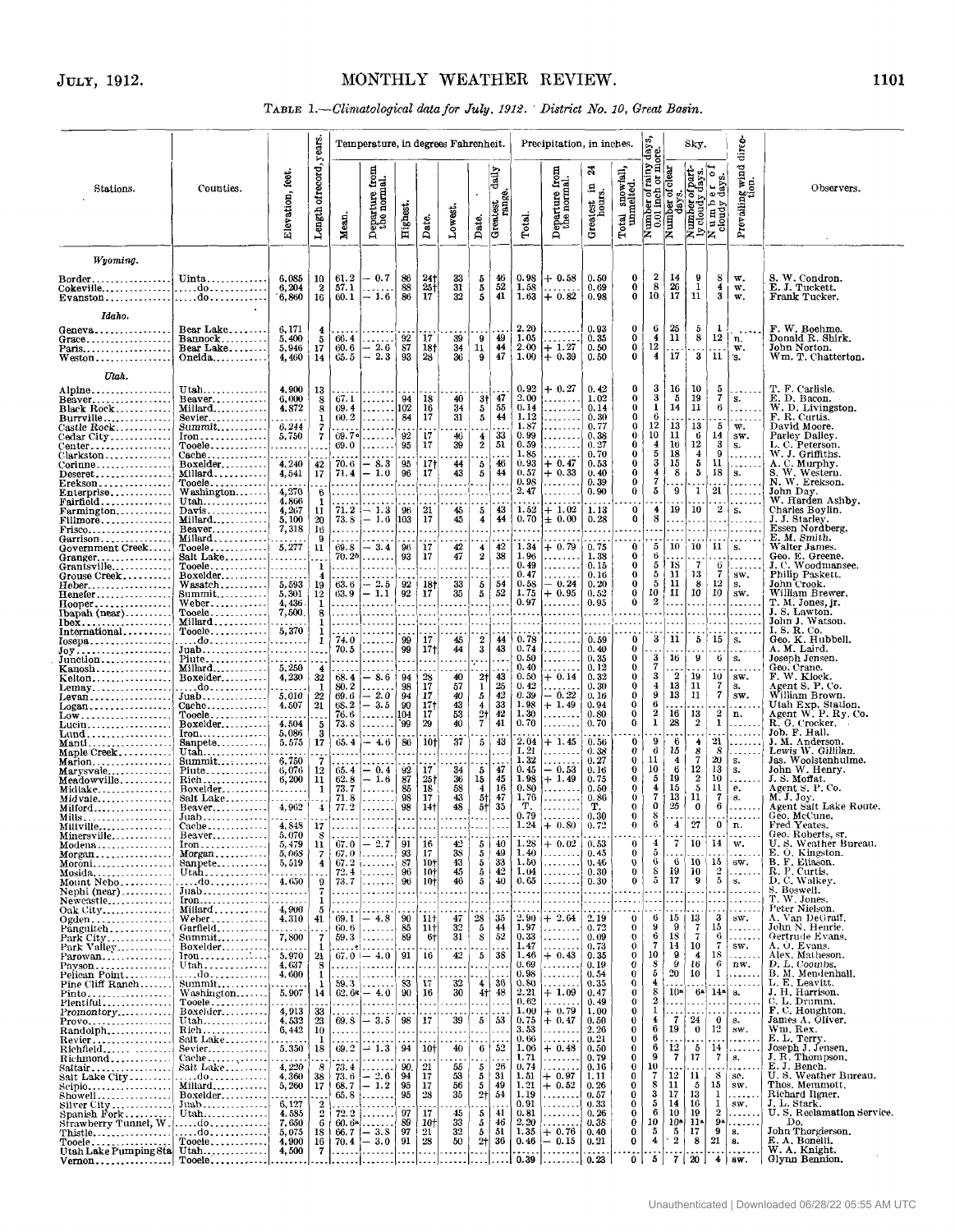## JULY, 1912

### TABLE 1 .- Climatological data for July, 1912. District No. 10-Continued.

|                                                                                                                                                                                                                                                                                                                                                                                                                                                                                                                                                                                                                                                                                        |                                                                                                                                                                                                                                                                                                                                                                                                           |                                                                                                                                                                                                                                                                   |                                                                                                                                                                                                                                            |                                                                                                                                                                                |                                                                                                                                                                                                                                                                                                                                                                                                                           |                                                                                                                                                                                                            |                                                                                                                                                                                                                            |                                                                                                                                                                                                                                                                                             |                                                                                                                                                                                                                                                                                                                                                                                        |                                                                                                                                                                                                                         |                                                                                                                                                                                                                                                 | Temperature, in degrees Fahrenheit. Precipitation, in inches.                                                                                                                                                               |                                                                                                                                                                                                                                        |                                                                                                                                                                                                                    |                                                                                                                                                                                                                                          |                                                                                                                                                                                            | Sky.                                                                                                                                                                                                                              |                                                                                                                                                                                                                                         | direc-                                                                                                                                                                                                                                     |                                                                                                                                                                                                                                                                                                                                                                                                                                                                                                                                                                                                                                                                     |
|----------------------------------------------------------------------------------------------------------------------------------------------------------------------------------------------------------------------------------------------------------------------------------------------------------------------------------------------------------------------------------------------------------------------------------------------------------------------------------------------------------------------------------------------------------------------------------------------------------------------------------------------------------------------------------------|-----------------------------------------------------------------------------------------------------------------------------------------------------------------------------------------------------------------------------------------------------------------------------------------------------------------------------------------------------------------------------------------------------------|-------------------------------------------------------------------------------------------------------------------------------------------------------------------------------------------------------------------------------------------------------------------|--------------------------------------------------------------------------------------------------------------------------------------------------------------------------------------------------------------------------------------------|--------------------------------------------------------------------------------------------------------------------------------------------------------------------------------|---------------------------------------------------------------------------------------------------------------------------------------------------------------------------------------------------------------------------------------------------------------------------------------------------------------------------------------------------------------------------------------------------------------------------|------------------------------------------------------------------------------------------------------------------------------------------------------------------------------------------------------------|----------------------------------------------------------------------------------------------------------------------------------------------------------------------------------------------------------------------------|---------------------------------------------------------------------------------------------------------------------------------------------------------------------------------------------------------------------------------------------------------------------------------------------|----------------------------------------------------------------------------------------------------------------------------------------------------------------------------------------------------------------------------------------------------------------------------------------------------------------------------------------------------------------------------------------|-------------------------------------------------------------------------------------------------------------------------------------------------------------------------------------------------------------------------|-------------------------------------------------------------------------------------------------------------------------------------------------------------------------------------------------------------------------------------------------|-----------------------------------------------------------------------------------------------------------------------------------------------------------------------------------------------------------------------------|----------------------------------------------------------------------------------------------------------------------------------------------------------------------------------------------------------------------------------------|--------------------------------------------------------------------------------------------------------------------------------------------------------------------------------------------------------------------|------------------------------------------------------------------------------------------------------------------------------------------------------------------------------------------------------------------------------------------|--------------------------------------------------------------------------------------------------------------------------------------------------------------------------------------------|-----------------------------------------------------------------------------------------------------------------------------------------------------------------------------------------------------------------------------------|-----------------------------------------------------------------------------------------------------------------------------------------------------------------------------------------------------------------------------------------|--------------------------------------------------------------------------------------------------------------------------------------------------------------------------------------------------------------------------------------------|---------------------------------------------------------------------------------------------------------------------------------------------------------------------------------------------------------------------------------------------------------------------------------------------------------------------------------------------------------------------------------------------------------------------------------------------------------------------------------------------------------------------------------------------------------------------------------------------------------------------------------------------------------------------|
| Stations.                                                                                                                                                                                                                                                                                                                                                                                                                                                                                                                                                                                                                                                                              | Counties.                                                                                                                                                                                                                                                                                                                                                                                                 | Elevation, feet.                                                                                                                                                                                                                                                  | Length of record, years                                                                                                                                                                                                                    | Mean.                                                                                                                                                                          | eparture from<br>the normal.<br>Ā                                                                                                                                                                                                                                                                                                                                                                                         | Highest.                                                                                                                                                                                                   | Date.                                                                                                                                                                                                                      | Lowest.                                                                                                                                                                                                                                                                                     | Date,                                                                                                                                                                                                                                                                                                                                                                                  | daily<br>Greatest<br>range                                                                                                                                                                                              | Total.                                                                                                                                                                                                                                          | Departure from<br>the normal.                                                                                                                                                                                               | 꿁<br>$\mathbf{E}.$<br>Greatest in<br>hours.                                                                                                                                                                                            | Total snowfall,<br>unmelted.                                                                                                                                                                                       | Number of rainy days,<br>0.01 inch or more.                                                                                                                                                                                              | Number of clear<br>days.                                                                                                                                                                   | Jpart-<br>days.<br>1 0 1<br>Number of part<br>ly cloudy days.<br>N u m b e r o<br>cloudy days.                                                                                                                                    |                                                                                                                                                                                                                                         | Prevalling wind<br>tion.                                                                                                                                                                                                                   | Observers.                                                                                                                                                                                                                                                                                                                                                                                                                                                                                                                                                                                                                                                          |
| Utah-Continued.                                                                                                                                                                                                                                                                                                                                                                                                                                                                                                                                                                                                                                                                        |                                                                                                                                                                                                                                                                                                                                                                                                           |                                                                                                                                                                                                                                                                   |                                                                                                                                                                                                                                            |                                                                                                                                                                                |                                                                                                                                                                                                                                                                                                                                                                                                                           |                                                                                                                                                                                                            |                                                                                                                                                                                                                            |                                                                                                                                                                                                                                                                                             |                                                                                                                                                                                                                                                                                                                                                                                        |                                                                                                                                                                                                                         |                                                                                                                                                                                                                                                 |                                                                                                                                                                                                                             |                                                                                                                                                                                                                                        |                                                                                                                                                                                                                    |                                                                                                                                                                                                                                          |                                                                                                                                                                                            |                                                                                                                                                                                                                                   |                                                                                                                                                                                                                                         |                                                                                                                                                                                                                                            |                                                                                                                                                                                                                                                                                                                                                                                                                                                                                                                                                                                                                                                                     |
| <b>Wendover.</b><br>Whisky Creek<br>$Woodruff$                                                                                                                                                                                                                                                                                                                                                                                                                                                                                                                                                                                                                                         | $Tooale$<br>$\text{Millard} \dots \dots \dots \dots \dots$                                                                                                                                                                                                                                                                                                                                                |                                                                                                                                                                                                                                                                   | 1<br>$\mathbf{1}$<br>10                                                                                                                                                                                                                    | 73.3<br>56.2                                                                                                                                                                   | $\dots \dots 100$<br>$-4.6$                                                                                                                                                                                                                                                                                                                                                                                               | 86                                                                                                                                                                                                         | 17<br>25                                                                                                                                                                                                                   | 49                                                                                                                                                                                                                                                                                          | $\overline{2}$<br>30:16 154                                                                                                                                                                                                                                                                                                                                                            | 45                                                                                                                                                                                                                      | 0, 53<br>0.60                                                                                                                                                                                                                                   | .<br>.<br>$3.13 \div 2.69$                                                                                                                                                                                                  | 0.50<br>0.40<br>1.43                                                                                                                                                                                                                   | $\bf{0}$<br>$\bf{0}$<br>$\Omega$                                                                                                                                                                                   | 3<br>$\frac{5}{8}$                                                                                                                                                                                                                       | 11                                                                                                                                                                                         | 17<br>11   14                                                                                                                                                                                                                     | 3<br>-6                                                                                                                                                                                                                                 | se.<br>1.                                                                                                                                                                                                                                  | J.S. Cooper.<br>Geo. Stevens.<br>A. L. Eastman.                                                                                                                                                                                                                                                                                                                                                                                                                                                                                                                                                                                                                     |
| Oregon.<br>Burns<br>Cliff<br>Paislev do <b></b><br>Silver Lake do                                                                                                                                                                                                                                                                                                                                                                                                                                                                                                                                                                                                                      | $Harney$<br>Lake                                                                                                                                                                                                                                                                                                                                                                                          | 4, 157<br>4,300<br>4,500<br>4,700                                                                                                                                                                                                                                 | $\frac{20}{4}$<br>s<br>14                                                                                                                                                                                                                  |                                                                                                                                                                                | $58.5$<br>$61.6 - 3.0$                                                                                                                                                                                                                                                                                                                                                                                                    | 94<br>95                                                                                                                                                                                                   | 16†<br>-16                                                                                                                                                                                                                 | 28<br>31                                                                                                                                                                                                                                                                                    | $\mathbf{3}$<br>$\mathbf{1}$                                                                                                                                                                                                                                                                                                                                                           | -57<br>-54                                                                                                                                                                                                              | 0.59<br>0, 76                                                                                                                                                                                                                                   | .<br>$+ 0.26$                                                                                                                                                                                                               | 0.33<br>0.21                                                                                                                                                                                                                           | $\mathbf{0}$<br>0                                                                                                                                                                                                  | $\pm$ !                                                                                                                                                                                                                                  | 17<br>6   18                                                                                                                                                                               | -6<br>-10                                                                                                                                                                                                                         | 3                                                                                                                                                                                                                                       | $S \mid n \mathbf{w}$ .<br>n.                                                                                                                                                                                                              | J.C. Welcome, jr.<br>John C. Green.<br>E. C. Woodward.<br>L. W. Charles.                                                                                                                                                                                                                                                                                                                                                                                                                                                                                                                                                                                            |
| California.<br>$\texttt{Table0} \dots \dots \dots \dots \dots$<br>Truckee                                                                                                                                                                                                                                                                                                                                                                                                                                                                                                                                                                                                              | $Placer$<br>$Nevada$                                                                                                                                                                                                                                                                                                                                                                                      | 6,240<br>5,819                                                                                                                                                                                                                                                    | 2<br>41                                                                                                                                                                                                                                    | 56.6<br>54.1                                                                                                                                                                   | $-11.3$                                                                                                                                                                                                                                                                                                                                                                                                                   | 86<br>92                                                                                                                                                                                                   | 16<br>16                                                                                                                                                                                                                   | 26<br>$\overline{26}$                                                                                                                                                                                                                                                                       | 1<br>$\mathbf{I}$                                                                                                                                                                                                                                                                                                                                                                      | 47<br>50                                                                                                                                                                                                                | 1.30<br>0.00                                                                                                                                                                                                                                    | $-0.16$                                                                                                                                                                                                                     | 0.80<br>0.00                                                                                                                                                                                                                           | 0<br>0                                                                                                                                                                                                             | 2<br>$\bf{0}$                                                                                                                                                                                                                            | 19<br>29                                                                                                                                                                                   | 11<br>$\bf{0}$                                                                                                                                                                                                                    | 1<br>$\overline{2}$                                                                                                                                                                                                                     | w.<br>SW.                                                                                                                                                                                                                                  | R. M. Watson.<br>Southern Pacific Co.                                                                                                                                                                                                                                                                                                                                                                                                                                                                                                                                                                                                                               |
| Navada.<br>Battle Mountain<br>Beowawe<br>Carson Dam<br>Cherry Creek<br>Clover Valley<br>.columbia<br>Dry Farm<br>Elko<br>Ely<br>${\rm E}$ ureka<br>$\text{Fallon}\ldots\ldots\ldots\ldots\ldots$<br>$\textbf{Fermley}\dots\dots\dots\dots\dots\,.$<br>$\mathtt{Gardne}$ rville $\ldots \ldots \ldots$<br>Geyser<br>Golconda<br>Halleck<br>Hawthorne <br>Jean<br>Lahontan <br>${\tt Lowers\, Random}\dots\dots\dots$<br>$\mathtt{Lovelocks}.\dots\dots\dots\dots\dots$<br>$\texttt{McDermit}\ldots\ldots\ldots\ldots$<br>Millett. 1<br><u> Mina.</u><br>Potts<br>Quinn River Ranch<br>${\rm Rebel~Creek}.$<br>Reno <br>Soda Lake<br>$Tecoma \dots \dots \dots \dots \dots$<br>$Tonopah$ | Lander<br>. do <i>. .</i> . 1<br>$Churchill$<br>White Pine<br>Elko<br>$E$ smeralda<br>Elko<br>. do 1<br>White Pine<br>$Churchill$<br>$Lyon$<br>Douglas<br>$Lincoh$<br>Humboldt<br>$Elko$<br>Mineral<br>$Clark$<br>$Churchill$<br>$W$ ashoe<br>$Humboldt$<br>. do<br>$N$ ve<br>Mineral<br>$N$ ve<br>$Humboldt$<br>. do <i>.</i> l<br>$Washoe, \ldots, \ldots,$<br>$Churchill$<br>$Ellko$<br>$N$ ye<br>Elko | 4.843<br>4,905<br>5,232<br>4.032<br>6,450<br>6,000<br>5,750<br>5,600<br>5,432<br>6.421<br>6.500<br>3,965<br>4,200<br>4,830<br>4,697<br>5,631<br>4,569<br>2,074<br>5,500<br>3,977<br>4,700<br>4,600<br>6,990<br>4.850<br>4.532<br>4,534<br>4,812<br>6,090<br>5.631 | 41<br>41<br>41<br>5<br>4<br>11<br>5<br>$\theta$<br>41<br>21<br>9<br>$\overline{7}$<br>39<br>12<br>s<br>33<br>19<br>18<br>$\bf{4}$<br>$\Omega$<br>24<br>18<br>23<br>4<br>5<br>19<br>10<br>$\Omega$<br>41<br>5<br>34<br>$\overline{7}$<br>40 | 69.8<br>66.4<br>64.9<br>66. 6<br>66.0<br>69.9<br>72,0<br>70.2<br>64.2<br>72.9<br>76.2<br>75.5<br>6S. 9<br>67.5<br>74.1<br>62.4<br>67.3<br>67.8<br>71.8<br>65.4<br>69.2<br>69.4 | $\begin{array}{c c} 68.5 & - & 6.7 & 102 \\ 64.6 & -12.6 & 102 \\ 72.0^\circ & + & 1.4 & 106^\circ \end{array}$<br>$70.8$<br>$67.1$<br>.<br><u></u><br>$\left  -\begin{array}{c} 6.0 \\ 0.4 \end{array} \right $<br>.<br>.<br>$-5.9$<br>$61.1h$ - 7.0<br>$59.3$<br>$-6.1$<br>$\left  -\frac{5.5}{1.7} \right $<br>.<br>. 100<br>$-7.6$<br>$-6.2$<br>$67.04$<br>.<br>$-8.2$<br>$67.44 - 1.6$<br>$+0.3$<br>$-8.8$<br>$-1.7$ | 95<br>91<br>96<br>92<br>95<br>90<br>90<br>100<br>100<br>87 <sub>e</sub><br>$\frac{98}{95}$<br>98<br>98<br>105<br> 100<br>95<br>934<br>103<br>93<br>100 <sup>d</sup><br>99<br>97<br>98<br> 103 <br>91<br>97 | 18†<br>16<br>$11+$<br>16<br>10 <sub>1</sub><br>16<br>16<br>28<br>10<br>-91<br>16<br>16<br>27<br>28<br>$\overline{17}$<br>17<br>16<br>10<br>16<br>16<br>$28\,$<br>16<br>16<br>27<br>28<br>28<br>16<br>28<br>-29<br>16<br>17 | 38<br>31<br>30 <sup>c</sup><br>42<br>36<br>40<br>38<br>$\frac{35}{37}$<br>34<br>$\frac{38}{35}$<br>321<br>$\frac{25}{39}$<br>30<br>44<br>46<br>48<br>$\frac{36}{34}$<br>40 <sup>d</sup><br>$\overline{44}$<br>31<br>31 <sup>d</sup><br>$\overline{32}$<br>35<br>$\frac{39}{28}$<br>41<br>30 | $2\dagger$<br>$\frac{1}{7}$<br>$\overline{4}$<br>$\overline{4}$<br>$\overline{4}$<br>1 <sub>†</sub><br>$4^{\degree}$<br>$4+$<br>1 <sup>†</sup><br>$\mathbf{1}$<br>$\mathbf{1}$<br>$\mathbf{1}$<br>4<br>1<br>3<br>1 <sup>†</sup><br>6<br>2 <sub>1</sub><br>1† <br>$\mathbf{I}$<br>$5+$<br>4<br>$\overline{\mathbf{3}}$<br>4<br>1<br>$\mathbf{1}$<br>$\mathbf{1}$<br>$\frac{2}{3}$<br>16 | 58<br>60<br>63e<br>39<br>$+2$<br>40<br>51<br>51<br>43<br>48<br>46<br>48<br>$-41j$<br>69<br>44<br>59<br>41<br>53<br>36<br>49<br>41<br>49 <sup>d</sup><br>46<br>52<br>60 <sup>d</sup><br>54<br>42<br>40<br>63<br>30<br>65 | 0.15<br>$- - - -$<br>0.27<br>1.16<br>0.39<br>1.39<br>1.25<br>0.72<br>3.38<br>0.13<br>0.81<br>0.38<br>0.21<br>0.08<br>1.10<br>0.23<br>0.46<br>0.27<br>0.36<br>0.15<br>0.88<br>т.<br>0.85<br>0.05<br>0.54<br>0.58<br>0.25<br>0.25<br>1.34<br>1.26 | $+ 0.03$<br>.<br>.<br>.<br>.<br>$+0.99$<br>$+0.19$<br>.<br>$+0.59$<br>$+0.27$<br>.<br>$+0.02$<br>$+0.89$<br>$+0.08$<br>.<br>.<br>$+0.26$<br>$-0.09$<br>.<br>.<br>$+0.26$<br>$-0.13$<br>$+0.44$<br>.<br>$+ 0.07$<br>$+ 0.88$ | 0.15<br>$\cdots$<br>0.27<br>0.52<br>0.19<br>1.20<br>0.41<br>0.20<br>0.81<br>0.08<br>0.33<br>0.22<br>0.08<br>1.00<br>0.14<br>0.15<br>0.20<br>0.23<br>0.07<br>0.37<br>T.<br>0.30<br>0.05<br>0.30<br>0.48<br>0.19<br>0.25<br>0.81<br>0.90 | 0<br>0<br>0<br>0<br>$\bf{0}$<br>0<br>0<br>$\mathbf 0$<br>0<br>0<br>0<br>$\Omega$<br>$\bf{0}$<br>0<br>0<br>0<br>$\Omega$<br>0<br>0<br>0<br>0<br>$\bf{0}$<br>0<br>0<br>0<br>0<br>0<br>$\bf{0}$<br>0<br>0<br>$\Omega$ | 1<br>1.<br>9<br>6<br>3<br>10<br>8<br>9<br>4<br>5<br>3<br>5<br>1<br>$\overline{2}$<br>$\mathbf{3}$<br>$\overline{\mathbf{4}}$<br>$\mathbf{u}$<br>3<br>3<br>3<br>0<br>5<br>1<br>3<br>$\overline{4}$<br>$\overline{2}$<br>3<br>5<br>$\,2\,$ | 20<br>19<br>-17<br>13<br>18<br>15<br>14<br>$23\,$<br>18<br>$\begin{smallmatrix} &5\\12\end{smallmatrix}$<br>23<br>18<br>$22\,$<br>18<br>16<br>15<br>23<br>10<br>16<br>20<br>17<br>10<br>14 | 6<br>$\mathbf{1}$<br>-7<br>14<br>8<br>$\overline{1}$<br>$\overline{4}$<br>3<br>11<br>22<br>11<br>$\overline{4}$<br>11<br>$\overline{7}$<br>12<br>9<br>8<br>0<br>$\boldsymbol{2}$<br>$\overline{\mathbf{7}}$<br>8<br>s<br>10<br>10 | 5<br>11<br>7<br>$\overline{\mathbf{4}}$<br>5<br>12 <sup>1</sup><br>13<br>5<br>2<br>$\overline{\mathbf{1}}$<br>8<br>4<br>$\overline{2}$<br>$\boldsymbol{2}$<br>$\mathbf{1}$<br>6<br>8<br>-8<br>19<br>8<br>3<br>6<br>11<br>$\overline{7}$ | w.<br>$\mathbf{w}$ .<br>$\overline{\phantom{a}}$<br>w.<br>$\mathbf{w}.$<br>se.<br>w.<br>s.<br>$S1$ .<br>w.<br>w.<br>w.<br>S.<br>w.<br>.<br>sw.<br>nw.<br>w.<br>$\mathbf{s}$ .<br>w.<br>s.<br>.<br>s.<br>n.<br>SW.<br>w.<br>w.<br>se.<br>w. | Southern Pacific Co.<br>Do.<br>Do.<br>U.S. Reclamation Service.<br>J. H. Leishman.<br>I. F. Wiseman.<br>A. Booth.<br>Walfrid Sohlman.<br>E. J. Clark.<br>R. E. Middagh.<br>Clav Simms.<br>U. S. Experiment Station.<br>Mrs. G. A. Steele.<br>W. M. Maule.<br>Mrs. J. F. Wambolt.<br>Southern Pacific Co.<br>Do.<br>G. B. Stannard.<br>Salt Lake Route.<br>U.S. Reclamation Service.<br>Ross Lewers.<br>A. P. Tilford.<br>Scott Sterling.<br>Fred J. Jones.<br>Southern Pacific Co.<br>Miss Mamie Potts.<br>F.M. Payne.<br>E. J. Hyatt.<br>U.S. Weather Bureau.<br>U.S. Reclamation Service.<br>Southern Pacific Co.<br>U.S. Weather Burean.<br>Southern Pacific Co. |

A, b, c, etc., indicate respectively 1, 2, 3, etc., days missing from the record.<br>  $+$  Temperature extremes are from observed readings of the dry bulb; means are computed from observed readings.<br>
T. Precipitation is less

 $\epsilon$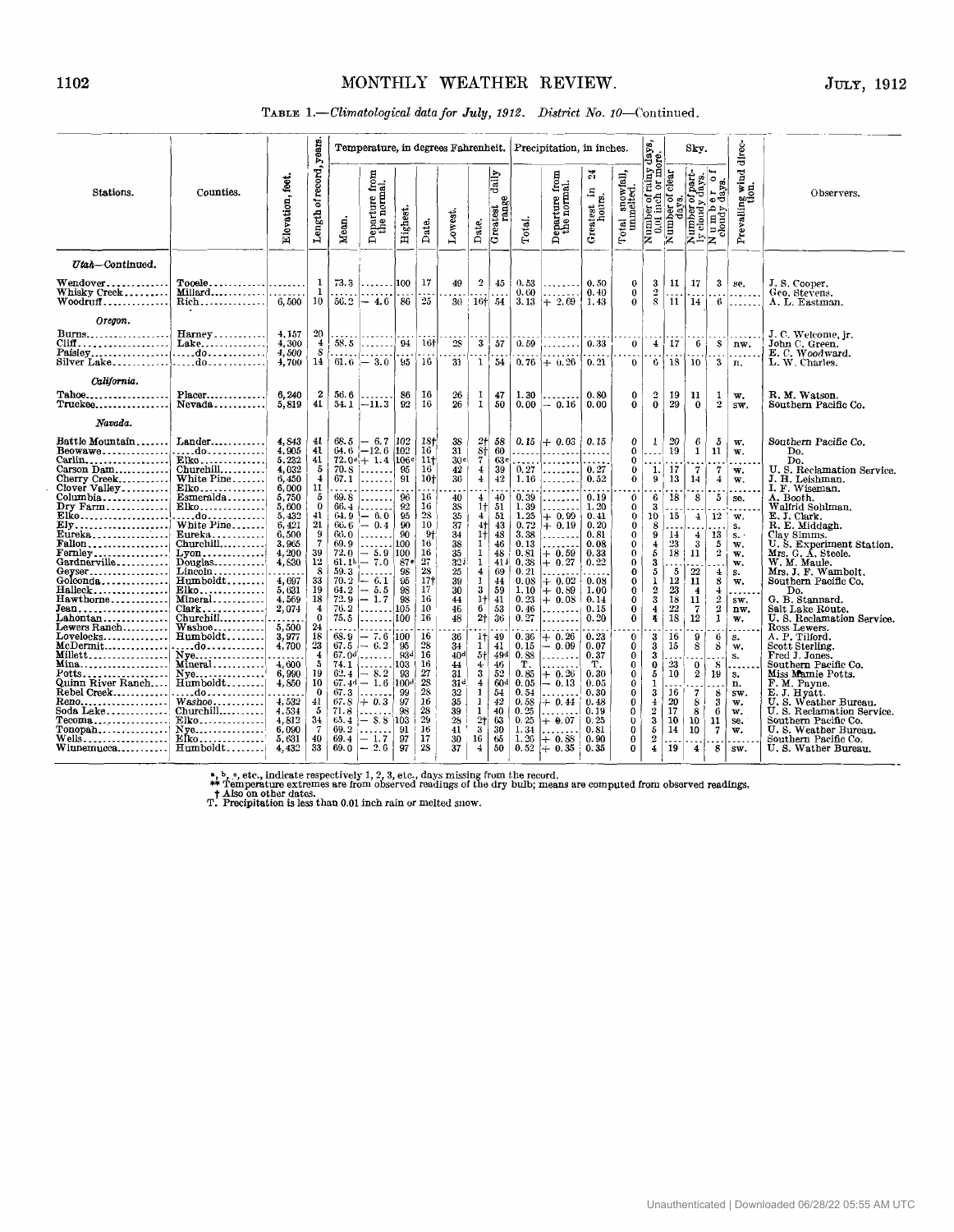### **1103**

 $\bar{\omega}$ 

## **TABLE** *2.-Daily precipitation for July. 1919* . *District No* . *IO. Great B&n.* .

| JULY, 1912.                                                                 |                                                                                                                                                                       |                                  |                                 |                                 |                         |                                      |                             |                      |                                       |                                  |                       |                                                      |                                      |                                  |                                                 |                      |                   | MONTHLY WEATHER REVIEW.<br>TABLE 2 .- Daily precipitation for July, 1912. District No. 10, Great Basin.                                                                                                                     |                                             |                                                    |                                                                                                                      |                                                |                            |                                         |                           |                                |                 |                                   |                                                 |                              |                                                                                             |                          | 1103                                                             |
|-----------------------------------------------------------------------------|-----------------------------------------------------------------------------------------------------------------------------------------------------------------------|----------------------------------|---------------------------------|---------------------------------|-------------------------|--------------------------------------|-----------------------------|----------------------|---------------------------------------|----------------------------------|-----------------------|------------------------------------------------------|--------------------------------------|----------------------------------|-------------------------------------------------|----------------------|-------------------|-----------------------------------------------------------------------------------------------------------------------------------------------------------------------------------------------------------------------------|---------------------------------------------|----------------------------------------------------|----------------------------------------------------------------------------------------------------------------------|------------------------------------------------|----------------------------|-----------------------------------------|---------------------------|--------------------------------|-----------------|-----------------------------------|-------------------------------------------------|------------------------------|---------------------------------------------------------------------------------------------|--------------------------|------------------------------------------------------------------|
|                                                                             |                                                                                                                                                                       |                                  |                                 |                                 |                         |                                      |                             |                      |                                       |                                  |                       |                                                      |                                      |                                  |                                                 |                      |                   | Day of month.                                                                                                                                                                                                               |                                             |                                                    |                                                                                                                      |                                                |                            |                                         |                           |                                |                 |                                   |                                                 |                              |                                                                                             |                          |                                                                  |
| Stations.                                                                   | Watershed.                                                                                                                                                            | $\mathbf{1}$                     | $\mathbf{2}$                    | 3                               | $\overline{\mathbf{4}}$ | 5                                    | 6                           | $\mathbf{7}$         | 8                                     | $\boldsymbol{9}$                 | 10 <sub>10</sub>      | $11\,$                                               | 12                                   | 13                               | 14                                              |                      |                   | $15 \mid 16 \mid 17$                                                                                                                                                                                                        | 18                                          | 19                                                 | $20\,$                                                                                                               | 21                                             | ${\bf 22}$                 | 23                                      | 24                        | 25                             | 26              | 27                                | 28 <sup>1</sup>                                 | 29                           | 30                                                                                          | 31                       | Total                                                            |
| Wyoming.                                                                    |                                                                                                                                                                       |                                  |                                 |                                 |                         |                                      |                             |                      |                                       |                                  |                       |                                                      |                                      |                                  |                                                 |                      |                   |                                                                                                                                                                                                                             |                                             |                                                    |                                                                                                                      |                                                |                            |                                         |                           |                                |                 |                                   |                                                 |                              |                                                                                             |                          |                                                                  |
| $\text{Border}\dots\dots\dots\dots$<br>$\text{Cokerille} \dots \dots \dots$ | $Bear \dots \dots$<br>. do. 04                                                                                                                                        |                                  |                                 | .08                             | т.                      | $.02$ T.                             |                             | إمعاد                |                                       | $\mathbb{Z}[\mathbf{\tilde{T}}]$ | $\cdots$              |                                                      |                                      | Т.<br>.                          |                                                 | .                    |                   | المتطلبينا                                                                                                                                                                                                                  |                                             | $-14$ $-35$                                        | - 48                                                                                                                 |                                                | $.12$ $.14$ $\ldots$       |                                         | 1. 1.                     | .                              | .               |                                   |                                                 |                              | $\left \begin{array}{c} \cdot & .50 \\ \text{T} & \text{T} \\ .05 & .06 \end{array}\right $ | т.                       | 0.98<br>$.69 \mid 1.58$                                          |
| $Evanston$                                                                  | . do. <del>.</del>                                                                                                                                                    |                                  | .                               | .13                             |                         | $.03$                                | $\cdots$                    |                      | .                                     | l.                               | .                     |                                                      |                                      | $.03$ .02                        |                                                 | .                    |                   |                                                                                                                                                                                                                             | .                                           | .98 <sub>1</sub>                                   |                                                                                                                      | $.08$                                          |                            |                                         |                           |                                |                 |                                   |                                                 |                              |                                                                                             |                          | $.19 \, 1.63$                                                    |
| Idaho.<br>$Geneva \ldots $                                                  | Bear                                                                                                                                                                  |                                  |                                 |                                 |                         |                                      |                             |                      |                                       |                                  |                       |                                                      |                                      | .02                              |                                                 |                      |                   |                                                                                                                                                                                                                             | .42                                         | . 58                                               |                                                                                                                      |                                                |                            |                                         |                           |                                |                 |                                   |                                                 |                              | $.10$ $.15$                                                                                 |                          |                                                                  |
| $Grace \ldots \ldots$<br>Paris                                              | . do.                                                                                                                                                                 |                                  |                                 | .                               | . 1                     | $.10$ . $\ldots$<br>$\cdots$         | .                           | -----                | .<br>                                 | l.<br>l                          |                       |                                                      |                                      | .<br>.                           | .                                               | الدلد<br>.           | $\cdots$<br>اء دو | .50 <sub>1</sub>                                                                                                                                                                                                            | .30 <sub>1</sub><br>$^{\thicksim}18$        |                                                    | $.35$<br>$.12 \cdot .15$                                                                                             |                                                |                            | .                                       |                           |                                |                 |                                   |                                                 |                              | $\vert$ $\vert$ .20 $\vert$ .16 $\vert$ .11 $\vert$ .15 $\vert$ .14 $\vert$ .10 $\vert$ .12 | .07 <sub>l</sub>         | $\begin{array}{ c} 0.93 & 2.20 \\ 30 & 1.05 \end{array}$<br>2.00 |
| $Weston \ldots \ldots$<br>Utah.                                             | . do.                                                                                                                                                                 |                                  |                                 |                                 |                         |                                      |                             |                      |                                       |                                  |                       |                                                      |                                      |                                  |                                                 |                      |                   |                                                                                                                                                                                                                             | $\overline{\phantom{a}}$                    |                                                    | $.50$ $.10$ $.20$ $\dots$ $\dots$                                                                                    |                                                |                            |                                         | .                         |                                |                 |                                   |                                                 |                              |                                                                                             |                          | .20 1.00                                                         |
| Alpine <sub>-----</sub> ---------                                           | G.S.Lake.                                                                                                                                                             |                                  |                                 | $\cdot$ 22                      |                         |                                      |                             |                      |                                       |                                  |                       |                                                      |                                      |                                  |                                                 |                      |                   |                                                                                                                                                                                                                             |                                             |                                                    |                                                                                                                      |                                                |                            |                                         |                           |                                |                 |                                   |                                                 | .42                          |                                                                                             |                          | $.28\vert\,$ $0.92\vert\,$                                       |
| $Beaver$<br>$Black Rock$                                                    | Sevier Lake.<br>do                                                                                                                                                    | .                                | . 1                             | $\cdots$<br>$\cdots$            | Т.<br>. 1               |                                      | .                           | ومجاوبك والمحاويدة   |                                       |                                  | T.<br>$\cdots$        |                                                      |                                      |                                  |                                                 |                      |                   | $\boxed{\mathbf{\hat{T}}.\hspace{1mm} \boxed{\mathbf{\hat{T}}.\hspace{1mm} \boxed{\mathbf{\hat{T}}.}} \hspace{1mm} \boxed{\mathbf{\hat{T}}.\hspace{1mm} \boxed{\mathbf{\hat{T}}.}} \hspace{1mm} \boxed{\mathbf{\hat{T}}.}}$ |                                             | .                                                  | $\left[\begin{array}{c} \ldots \end{array}\right]$ $\left[\begin{array}{c} \ldots \end{array}\right]$<br>$\dddot{o}$ | . 1                                            |                            | $\dots$ T.<br>.                         | .<br>.                    |                                | $\cdots$        |                                   |                                                 | т.                           |                                                                                             |                          | $.15 \, 2.00$<br>$.14 \, 0.14$                                   |
| $\texttt{Burville}\dots\dots\dots$<br>Castle Rock                           | $\frac{1}{\text{G.S. Lake}} \begin{bmatrix} \dots & 0 \\ 0 & 0 \end{bmatrix} \begin{bmatrix} \dots \\ 0 \\ 0 \end{bmatrix} \begin{bmatrix} \dots \\ 14 \end{bmatrix}$ |                                  |                                 |                                 | .                       | $.05$<br>.                           | . 1<br>$\cdots$<br>$\cdots$ |                      | $\ddotsc$                             |                                  | $\cdots$<br>$- - - -$ | .<br>.01                                             | $\sim$ $\sim$ $\sim$<br>$.03$        | .<br>.02                         | $.05 \cdot 01$                                  |                      |                   | .<br>.10                                                                                                                                                                                                                    | .30 <sub>1</sub><br>.35 <sub>1</sub><br>.28 | .                                                  | $.77$ , $.10$ , $.05$ , $.$                                                                                          |                                                |                            | .                                       | . 1                       | .02                            | $.20$           |                                   | $.10$ , $.25$ , $.20$ , $.0$<br>.<br>$.06$      | 38                           | . 06                                                                                        |                          | 1.12<br>$.25 \vert 1.87$                                         |
| Cedar City<br>Center <sub>-----</sub> ---------<br>Clarkston                | $Desert$<br>do<br>$G. S.$ Lake                                                                                                                                        | - - - - 1                        |                                 | Т.<br>.                         |                         | $.26$<br>$.15$                       | $\cdots$<br>$\cdots$        |                      |                                       |                                  | $\cdots$              |                                                      | $.02$ T.<br>.                        | .04<br>.                         |                                                 |                      |                   |                                                                                                                                                                                                                             | .<br>$\sim$                                 | $\cdots$                                           | $.70 \cdot .55 \cdot .10$                                                                                            | .                                              |                            |                                         | . 1                       | .<br>.                         |                 | T. []                             | $T_{\star}$                                     | $T_{\star}$                  | $\begin{bmatrix} .03 \\ T. \end{bmatrix}$                                                   |                          | $.05 \, 0.99$<br>0.59                                            |
| Corinne<br>${\rm Deseret.}\dots\dots\dots\dots$                             | do<br>Sevier Lake.                                                                                                                                                    |                                  |                                 |                                 |                         | T. i                                 |                             |                      |                                       |                                  |                       | .<br>.                                               |                                      |                                  | $.08$                                           |                      |                   | Т.                                                                                                                                                                                                                          | .<br>i a a                                  | $\sim$                                             | $.20$                                                                                                                |                                                |                            |                                         | .<br>l                    |                                |                 | $\cdots$                          |                                                 |                              | .20<br>. 40 . 05                                                                            | .041                     | $35$ 1.85<br>$.53 \vert 0.93$<br>0.57                            |
| Erekson<br>Enterprise                                                       | $Desert$<br>$G. S.$ Lake                                                                                                                                              |                                  | .<br>.                          | . 1<br>.                        | .                       | $.35$                                |                             |                      |                                       |                                  |                       | .<br>$\ddotsc$                                       | .08 <sub>1</sub><br>.                | .04<br>Т.                        | .021                                            |                      |                   | .                                                                                                                                                                                                                           | .70                                         | $\cdots$                                           | $.04$                                                                                                                | .                                              |                            | 1. . <b>.</b> .<br>$\sim$ $\sim$ $\sim$ | . 1                       | وحدوا والمحاورة                |                 |                                   | $.40$ , $.25$ , $.1$                            | - 06                         | $\ast$<br>$.90 \, T.$                                                                       | . 39 <br>.22             | 0.98<br>2.47                                                     |
| Fairfield<br>$\textbf{Farmington} \dots \dots$                              | . do.<br>. do…….                                                                                                                                                      | .                                |                                 | $\frac{T}{T}$ .                 | Т.                      |                                      |                             |                      |                                       |                                  |                       |                                                      | $\sim$ $\sim$                        |                                  |                                                 |                      |                   |                                                                                                                                                                                                                             |                                             | т.                                                 |                                                                                                                      |                                                | $.07.20$                   |                                         |                           |                                |                 |                                   | .                                               |                              | $  \dots   1.13  $                                                                          |                          | $.12 \, 1.52$                                                    |
| $\text{Fillmore}\ldots\ldots\ldots\ldots$<br>Frisco                         | Sevier Lake.<br>$Desert$                                                                                                                                              |                                  |                                 | $\cdots$                        | Ŧ.<br>.                 |                                      |                             |                      |                                       |                                  |                       | .05 <sub>1</sub>                                     | . 02                                 |                                  |                                                 |                      |                   |                                                                                                                                                                                                                             |                                             | - 01<br>.                                          | .                                                                                                                    | $.02$                                          |                            |                                         |                           |                                |                 | المممامية                         |                                                 |                              | $.13 \cdot .02 \cdot .28$                                                                   | $-17$                    | 0.70                                                             |
| Garrison<br>Government Creek                                                | . do<br>do                                                                                                                                                            |                                  |                                 | $\ddotsc$                       | .<br>$.13$              | .                                    |                             | т.                   |                                       |                                  |                       |                                                      |                                      | .12 T.                           |                                                 |                      |                   |                                                                                                                                                                                                                             |                                             |                                                    |                                                                                                                      |                                                |                            |                                         |                           |                                |                 | $.26$                             | Т.                                              |                              | $.08$ T.                                                                                    |                          | $.75 \, 1.34$                                                    |
| Granger<br>$Grantsville$                                                    | $\dots$ do<br>$G. 8.$ Lake $ \ldots$                                                                                                                                  |                                  |                                 | $T_{\star}$<br>.<br>.10         | .05<br>.08              |                                      |                             |                      |                                       |                                  |                       |                                                      | $\sim$ $\sim$                        |                                  |                                                 |                      |                   |                                                                                                                                                                                                                             |                                             | .07                                                | $ 1.38 $ $.25 $<br>$.09 \cdot .02$                                                                                   | .                                              |                            |                                         |                           |                                | . 1             | . 1                               |                                                 |                              | $.09$ $.10$ $.09$<br>.15                                                                    |                          | 1.96<br>$.15 \, 0.49$                                            |
| Grouse Creek<br>Heber<br>Henefer                                            | $G.S.$ Lake<br>dol                                                                                                                                                    | $\sim$                           | .                               | .<br>.10                        | *<br>.08 <sub>1</sub>   | $\ddotsc$                            | $.05 $ T.<br>.              | т.                   |                                       |                                  |                       | $\overline{\phantom{a}}$<br>$\overline{\phantom{a}}$ | $\frac{1}{2}$                        | $.02$ $.02$ $.02$                | $.05$                                           |                      | т.<br>.           | $\ast$                                                                                                                                                                                                                      | .04 <sub>1</sub><br>.18 <sub>1</sub><br>.25 |                                                    | $.10$<br>$.26 \cdot 10$                                                                                              |                                                |                            |                                         |                           |                                | т.              | т.<br>T. I                        | $\mathbf{T}$ , $\vert$                          | .52                          | .10<br>$\ast$<br>.10                                                                        | - 30                     | .16 0.47<br>. 20 0.58<br>1.75                                    |
| Hooper.<br>$\Delta$ lbapah $(near)$                                         | $Desert$                                                                                                                                                              |                                  |                                 | <br>$\sim$ $\sim$ $\sim$        | .                       |                                      |                             |                      |                                       |                                  |                       |                                                      | .                                    |                                  |                                                 |                      |                   |                                                                                                                                                                                                                             |                                             |                                                    |                                                                                                                      |                                                |                            |                                         |                           |                                |                 |                                   |                                                 |                              |                                                                                             | - 951                    | 0.97                                                             |
| Ibex<br>International                                                       | $\dots$ do $\dots$<br>$G.S.$ Lake                                                                                                                                     | <b>SALA</b> - - -                |                                 |                                 |                         |                                      |                             |                      |                                       |                                  |                       |                                                      |                                      |                                  |                                                 |                      |                   |                                                                                                                                                                                                                             |                                             |                                                    |                                                                                                                      |                                                |                            |                                         |                           |                                |                 |                                   |                                                 |                              |                                                                                             |                          |                                                                  |
| Iosepa<br>Joy                                                               | $Desert$<br>do                                                                                                                                                        |                                  | .                               |                                 | $T. \mid $<br>.         |                                      |                             |                      |                                       |                                  |                       |                                                      | т.                                   | Т.                               |                                                 |                      |                   |                                                                                                                                                                                                                             | - 59                                        |                                                    |                                                                                                                      |                                                |                            |                                         |                           |                                |                 |                                   | Т.                                              |                              |                                                                                             | .09  .10                 | 0.78<br><b>10.74</b>                                             |
| Junction<br>Kanosh                                                          | Sevier Lake.<br>. do.                                                                                                                                                 | .                                |                                 | .<br>. 1                        | <br>.03 <sub>1</sub>    |                                      |                             |                      |                                       |                                  |                       | т.<br>.                                              | Т.                                   | T.<br>$.12 \cdot .04$            | т.                                              |                      |                   |                                                                                                                                                                                                                             |                                             |                                                    |                                                                                                                      |                                                | т.<br>$\cdots$             |                                         |                           |                                | .06<br>.01      | $.09$ T.                          | .03 <sub>1</sub>                                | .35<br>.05                   |                                                                                             |                          | 0.50<br>$.12 \, 0.40$                                            |
| Kelton<br>Lemay                                                             | $G.S.$ Lake<br>$Desert$<br>Sevier Lake.                                                                                                                               |                                  | .                               | .                               | .<br>.                  |                                      | .02 <sub>1</sub>            |                      |                                       |                                  |                       | т.                                                   | $\ddotsc$                            | $.02 \cdot .03 \cdot .01 \cdot $ |                                                 |                      | $\cdots$          |                                                                                                                                                                                                                             | .                                           | - 051                                              | $.32$<br>$\cdot$ 05 $\cdot$ .                                                                                        | т.                                             |                            |                                         | $\ddotsc$                 |                                | т.<br>.01       |                                   | $\ldots$ T. $\ldots$ 02                         | .10                          | .08<br>.05                                                                                  | Т.                       | 0.50<br>.30 0.42<br>0.39                                         |
| Levan<br>$Logan$<br>$_{\text{Low}}$                                         | $G.S.$ Lake $ \ldots \ldots$                                                                                                                                          |                                  |                                 | - 11                            |                         | $.16$<br>.                           |                             |                      | т.                                    |                                  |                       | .                                                    | . 19<br>$\ddotsc$                    |                                  | .                                               |                      |                   |                                                                                                                                                                                                                             | .05<br>.26                                  | . 45                                               | ا۔ ۔ ۔                                                                                                               |                                                |                            |                                         |                           |                                |                 |                                   |                                                 |                              | .03<br>.50 <sub>1</sub>                                                                     | .04 <sub>1</sub>         | $.94 \, 1.98$<br>.80 1.30                                        |
| Lucin.<br>Lund,                                                             | $Desert$<br>$\ldots$ .do                                                                                                                                              |                                  | المماليدة                       |                                 | $\ddotsc$               |                                      | т.                          |                      |                                       |                                  |                       |                                                      |                                      |                                  |                                                 |                      |                   |                                                                                                                                                                                                                             |                                             |                                                    |                                                                                                                      |                                                |                            |                                         |                           |                                |                 |                                   |                                                 |                              |                                                                                             | .70                      | 0.70                                                             |
| Manti.<br>$Maple Creek$                                                     | Sevier Lake.  <br>$G. S.$ Lake                                                                                                                                        |                                  | T.  T.                          | $\cdots$<br>.18 <sub>l</sub>    | . 11 <br>T.             |                                      | .                           |                      |                                       |                                  |                       | $\frac{T}{T}$<br>$\frac{T}{T}$ ,                     | .10 <sub>1</sub><br>.19 <sub>1</sub> | Т.                               | $.21 \mid .18 \mid \ldots$                      |                      |                   | Т.<br>$\ddotsc$                                                                                                                                                                                                             | .22.                                        | $.12 \cdot .06$                                    | المحتمل بالمنا                                                                                                       |                                                | $.19$<br>$T. \vert \ldots$ |                                         |                           |                                | Т.              |                                   | .28                                             | т.                           | .19<br>.38 <sub>1</sub>                                                                     | - 56<br>.28 <sub>1</sub> | 2.04<br>1.21                                                     |
| Marion<br><u>.</u><br>$Marys$ ville                                         | . do<br>Sevier Lake.                                                                                                                                                  | $\sim$ $\sim$ $\sim$<br>$\cdots$ | $\dddot{T}$ .                   | .18 <sub>1</sub><br>.01         |                         | $.25$<br>$.02$                       | .<br>.                      |                      | $\cdots$                              |                                  | .                     |                                                      | .05<br>т.                            |                                  | $.15 \cdot .02$<br>$.06 \, 02 \ldots$           |                      |                   | T.                                                                                                                                                                                                                          | т.                                          | $.07$ $.19$ $.06$ $\ldots$ $\ldots$                |                                                                                                                      | . 1.                                           | .                          | .<br>.                                  | .                         |                                | $.05$ . 05      | $\ddotsc$<br>.                    |                                                 | .03.02<br>$.04$ $.16$        | .01                                                                                         |                          | $-27$ 1.32<br>$.03 \, 0.45$                                      |
| Meadowville<br>Midlake <i></i>                                              | G. S. Lake.     <br>.do. .                                                                                                                                            |                                  |                                 |                                 | $.45$ T.                |                                      | .                           |                      |                                       |                                  |                       | $\sim$ $\sim$                                        | .                                    |                                  | $\left \frac{T}{T}\right $ $\left \dots\right $ |                      |                   | $\ddotsc$                                                                                                                                                                                                                   | т.<br>.10                                   |                                                    | $.65$<br>$.50$                                                                                                       |                                                |                            |                                         |                           | $\cdots$                       |                 |                                   | . 081                                           | .10                          | .05                                                                                         |                          | .75 1.98<br>$.10\, 0.80$                                         |
| $Midvalue$<br>Milford                                                       | do<br>Sevier Lake.                                                                                                                                                    | $\cdots$                         | $\ddotsc$<br>.                  | .30<br>.03 <sub>1</sub>         | .                       | المعما<br>$\cdots$                   |                             | .                    | $\mathbb{T}$ : $\mathbb{C}$ :         | l.                               |                       | т.                                                   | .01<br>.                             | . 1                              | .<br>$\overline{T}$ .                           |                      |                   |                                                                                                                                                                                                                             | .04                                         | المحمالات                                          | $.86$<br>.                                                                                                           |                                                | $\cdots$<br>               | $\cdots$<br>.                           | .                         |                                |                 |                                   |                                                 | .09 <sub>1</sub>             | .08 <sub>1</sub>                                                                            |                          | $-38$ 1.76<br>Т.<br>$.72 \,   1.24$                              |
| Millville<br><b>Mills</b>                                                   | G. S. Lake<br>Sevier Lake.                                                                                                                                            |                                  | المحمولات<br>الممتما لمناد<br>. | .<br>.                          |                         | $.10$<br>. 17<br>1.                  | I.                          | .<br>.               | .                                     | I.                               | .<br>.<br>.           | Т.                                                   | T. I                                 | T.1                              |                                                 | لأعادت<br>$\cdot$ 07 | .<br>.            | т.                                                                                                                                                                                                                          | .03 <sub>l</sub><br>.01                     | $-30$<br>T.                                        | $.06$<br>$.01$ T.<br>.                                                                                               |                                                | I.<br>.<br>.               | .                                       | .<br>.                    | .<br>.<br>.                    | لأناد           | $\overline{\phantom{a}}$<br>$.03$ | $\left  \ldots \right $ $\left  \ldots \right $ |                              | .02                                                                                         |                          | $.30 \, 0.79$                                                    |
| $Minersville$<br>$Modena$<br>$Morgan$                                       | Desert<br>G. S. Lake                                                                                                                                                  | اء دوما                          |                                 | т.<br>$\sim$ $\sim$             | Т.                      | $\cdots$<br>. 38                     | . !                         | . 1.                 |                                       |                                  | .<br>$\ddotsc$        | т.<br>$\ddotsc$                                      | T. I                                 | .23 <sub>1</sub>                 | т.                                              | <br>!<br>.           | .<br>1.<br>. 1    | .<br>.<br>$\cdots$                                                                                                                                                                                                          | $\ddots$<br>.32 <sub>1</sub>                | . 1<br>$.53$<br>.45                                | .<br>.15 <sub>1</sub>                                                                                                | .                                              | .<br>المتمعا               | .<br>$\cdots$                           | 1.<br>.                   | .<br>.                         | T. I            | .                                 | $T.$ $T.$ 30<br>.                               |                              | Т.                                                                                          |                          | $.22 \, 1.28$<br>$.10 \, 1.40$                                   |
| Moroni<br>Mosida                                                            | Sevier Lake.<br>G. S. Lake                                                                                                                                            |                                  | T.  T. <br>.                    | т.<br>.                         | т.                      | .<br>$.03$                           |                             | .                    | .                                     | وموج المملح                      | ı.                    | $\ddotsc$                                            | т.  <br>$.10$                        |                                  | $.41 \cdot 16$<br>$07$                          |                      |                   | .  <br>.                                                                                                                                                                                                                    | .12<br>.                                    | T.                                                 | T.                                                                                                                   | Т.<br>$.04$                                    | - - - -  <br>              | .<br>.                                  | $\cdots$<br>$\sim$ $\sim$ | .<br>.                         | .               | $T.$                              | .<br>.04                                        | .21<br>.30 <sub>1</sub>      | .14<br>.18                                                                                  |                          | .46 1.50<br>.28 1.04                                             |
| Mount Nebo<br>Nephi (near)                                                  | . do <i>.</i><br>. do                                                                                                                                                 |                                  | احتذا تصا<br>.                  | .<br>$\cdots$                   |                         | $.05$<br>.                           |                             | $\cdots$<br>$\cdots$ | <br>$\cdots$                          | $\cdots$<br>. !                  | .<br>.                | т.<br>$\ddotsc$                                      |                                      | $\sim$ $\sim$                    | ومعارضه والموار                                 | ولواديه              | .                 | .                                                                                                                                                                                                                           | $\ddotsc$<br>$\ddotsc$                      | $T.$<br>.                                          |                                                                                                                      | 1.<br>.                                        | بالمائه                    |                                         |                           |                                | .               |                                   | .05<br>.                                        | .30 <sub>1</sub><br>.        | .03 <sub>l</sub>                                                                            | $\ddotsc$                | $.22 \mid 0.65$<br>.                                             |
| Newcastle<br>$0$ ak City                                                    | $Desert$<br>Sevier Lake.                                                                                                                                              |                                  | الممتازعتية<br>.                | $\overline{\phantom{a}}$<br>.   |                         | المتمار والمحاربين<br>المماجدة المحا |                             | المتحامل             | $\cdots$<br>.                         | .                                | $\cdots$<br>.         | $\ddotsc$<br>$\ddotsc$                               | $\cdots$                             | $\sim$ $\sim$<br>للديد           | I.<br>l.                                        | $\sim$ $\sim$<br>.   |                   |                                                                                                                                                                                                                             |                                             |                                                    | .                                                                                                                    | i<br>.                                         | $\cdots$                   |                                         |                           |                                |                 |                                   |                                                 |                              |                                                                                             | ويدد                     | .                                                                |
| $Ogden \ldots \ldots$<br>Panguitch                                          | G. S. Lake<br>Desert                                                                                                                                                  |                                  | المعمل ممما<br>.                | .<br>$\cdots$                   | $\ddotsc$               | . 1<br>. $15$ .                      |                             | $.17$                | $\sim$ $\sim$ $\sim$                  | .<br>.                           | .<br>.                | .<br>.                                               |                                      | $.36$ $.23$ $.18$ $$ $$          |                                                 | $\cdots$             | $\cdots$          | .<br>.                                                                                                                                                                                                                      |                                             | $.08 2.11 $ $.04 $<br>. $72$ . $06$                |                                                                                                                      | .                                              | .                          | .<br>.                                  | .<br>                     | . 1                            |                 | $\sim$<br>$.12 \, .09$            | .19<br>.06 <sub>1</sub>                         |                              |                                                                                             | . 31<br>$\ddotsc$        | 2.93<br>1.90                                                     |
| Park City<br>Park Valley                                                    | G. S. Lake<br>Desert                                                                                                                                                  |                                  | .<br>.                          | $\ddotsc$                       |                         | -    <br>$.09$ $.05$<br>$.03$        |                             | .<br>$\cdots$        | $\cdots$<br>.                         | .<br>!<br>$\cdots$               | $\cdots$<br>.<br>.    | .<br>.                                               | .04<br>.35 <sub>1</sub>              |                                  | $.01$ $  $<br>$.03$<br>. $10$ .                 |                      | .<br>$\cdots$     | $\ddotsc$                                                                                                                                                                                                                   | $\cdots$                                    | اددت                                               |                                                                                                                      | $.27 \cdot 05$<br>$T,$ $\left  \ldots \right $ |                            | ----                                    | .                         | .<br>Т.                        | .<br>المحاويات  | $.02 \, .05$                      | .<br>.<br>.21                                   | . 1                          | .09.07<br>.25<br>$.27-.08$                                                                  | $\ddotsc$                | 0.37<br>$.73 \, 1.47$                                            |
| Parowan<br>Payson                                                           | do                                                                                                                                                                    |                                  |                                 | - 01<br>$\sim$                  |                         | $.17$ $ $<br>$.05$                   |                             |                      |                                       | $\cdots$                         |                       | .<br>.                                               | .01<br>.03                           |                                  | $.10$<br>.                                      | .                    |                   | . 17<br>$\ddotsc$<br>$\ddotsc$                                                                                                                                                                                              | $\sim$ $\sim$ $\sim$<br>$ -$                | .181                                               | $\cdot$ 07 $\ldots$ $\ldots$<br>$.31$                                                                                | .                                              | .<br>.                     | <br>.<br>.                              | .<br>.<br>.               | .<br>.                         | .<br>.          |                                   | .19<br>                                         | $.01$                        | $.54$                                                                                       |                          | 1.46<br>.13 0.69<br>$.05 \, 0.98$                                |
| Pine Cliff Ranch<br>Pinto                                                   |                                                                                                                                                                       |                                  |                                 | .<br>$\ddotsc$                  |                         | .<br>. 1 1                           |                             | .                    | .<br>.                                |                                  |                       |                                                      | ---1<br>$\sim$                       | .25                              | .<br>$.05$ . 45                                 | .                    |                   | $\ddotsc$                                                                                                                                                                                                                   | .<br>. 47                                   |                                                    |                                                                                                                      |                                                |                            |                                         | .06 <sub>l</sub><br>.     | T. I                           |                 | $.15 \, .35$                      | .31                                             | т.                           | .<br>.03                                                                                    |                          | .14 0.80<br>$.40 \vert 2.21$                                     |
| Plentiful<br>Promontory                                                     |                                                                                                                                                                       |                                  |                                 | $\ddotsc$<br>$\ddotsc$          | .                       | - - - -   <b>.</b> - - .<br>.        |                             | I.<br>المحار         | المحاد                                |                                  |                       | .                                                    | $\sim$                               | .                                | .                                               | .                    |                   | $\ddotsc$                                                                                                                                                                                                                   | $\ddotsc$                                   |                                                    | .<br>.                                                                                                               |                                                | .<br>.                     |                                         | .                         | .  <br>.                       |                 | $\ddotsc$                         | .                                               |                              | $.13$                                                                                       |                          | $.49 \vert 0.62$<br> 1.00  1.00                                  |
|                                                                             |                                                                                                                                                                       |                                  |                                 | т.                              |                         | .                                    |                             |                      | .<br>                                 | .                                |                       | .                                                    | .08 <sub>1</sub>                     | т.                               | $\vert$ . $12\vert$ $\vert$<br>.                |                      | .                 | لأعاما<br>.                                                                                                                                                                                                                 | Т.<br>. 341                                 | .                                                  | $.36$ T. $.05$                                                                                                       | $\cdots$                                       | .                          |                                         |                           | .  <br>. <b>.</b> . <b>.</b> . |                 | $\cdots$<br>$\ddotsc$             | т.                                              | .05 <sub>1</sub><br>$\cdots$ |                                                                                             |                          | T.   .50   0.75<br>$2.26 \, 3.53$                                |
| Revier<br>$Richard$                                                         | . do <i>.</i> .                                                                                                                                                       |                                  |                                 | .05<br>т.                       |                         | .                                    |                             | .                    | .<br>.                                | .                                | <br>$\cdots$          | т.                                                   | . 50                                 | Т.<br>المعا                      | .<br>Т.                                         | .<br>.               | .                 | .<br>.                                                                                                                                                                                                                      | .21<br>.10 <sub>1</sub>                     | $\begin{bmatrix} .06 \\ .10 \end{bmatrix}$         |                                                                                                                      |                                                | .<br> .   <i>. .</i>       |                                         | $\ddotsc$<br>.            |                                | .<br>$.12$      | .                                 | т.<br>T.                                        |                              | $.15 \cdot .07$<br>$.14$                                                                    | .10                      | 0.66<br>1.06                                                     |
| $Richard$                                                                   | G. S. Lake.                                                                                                                                                           |                                  | .                               | .12 <sub>1</sub><br>. 01 <br>т. |                         | $.01$ $.03$<br>$.13$                 |                             |                      | т.<br>----                            | .                                | .  <br>               | .<br>.                                               | T.  <br>$\ddotsc$                    |                                  | . 02                                            |                      |                   | .<br>.                                                                                                                                                                                                                      |                                             | $.10$ $.79$ $.13$ $\ldots$<br>$.13$ $.05$ $\ldots$ |                                                                                                                      |                                                | . 1<br>$.04$               | .<br>.                                  | .<br>.                    | .<br>. i                       | .  <br>.        | .                                 | .<br>.02                                        | $\cdots$<br>.04 <sub>1</sub> | .14                                                                                         |                          | $.12 \cdot 37 \cdot 1.71$<br>$.16 \vert 0.74$                    |
| Salt Lake City<br>$Seipio$<br>Showell                                       | .J. do.                                                                                                                                                               |                                  | .<br>.<br>.                     | ٠.<br>$\ddotsc$                 |                         | . 05<br>. 11<br>. 1.                 |                             | $\cdots$<br>l        | $\sim$ $\sim$ $\sim$<br>$\cdots$<br>. | .<br>.<br>.                      | .<br>.<br>.           | .                                                    | . 20<br>---1                         | Т.<br>. 22                       |                                                 | .<br>.   . 04 .<br>. |                   | .<br>$\ddotsc$                                                                                                                                                                                                              | Т.<br>$\cdots$                              | $.02 1.10 $ $.01 $<br>.                            |                                                                                                                      | - 13<br>.                                      | .  <br>.                   | .<br>$\cdots$                           | $\ddotsc$<br>.            | т.                             | т.<br>$\ddotsc$ | T.<br>.                           | Т.<br>.18<br>.                                  | .06<br>.18<br>.              | .08<br> .11 <br>.40                                                                         |                          | $.19 \vert 1.51$<br>.26 1.21<br>$.57$ 1.19                       |
| Silver City<br>Spanish Fork                                                 | . do  <br>G. S. Lake                                                                                                                                                  |                                  | .<br>.                          | .01                             |                         | . 09<br>$.26$                        |                             | المحما<br>.          | $\cdots$<br>l.                        | .<br>.                           | .<br>$\cdots$         |                                                      |                                      | т.                               |                                                 | .<br>.               |                   |                                                                                                                                                                                                                             | $ -$<br>. 021                               | .                                                  | $\ldots$ . 10<br>.15                                                                                                 | т.                                             | .  <br>.                   | .                                       | .<br>.                    | . 15 .                         | .               | .<br>$\ddotsc$                    | $\cdots$                                        | $\ddotsc$<br>Т.              | .24<br>.24                                                                                  |                          | .33 0.91<br>$.13 \mid 0.81$                                      |
| Strawberry tunnel<br>$(West)$ .                                             | . do                                                                                                                                                                  |                                  | .                               | . 17                            |                         | $.18$                                |                             | .                    | .                                     | .                                |                       |                                                      | .18 <sub>1</sub>                     | .38 <sub>1</sub>                 | т.                                              | !---- ----           |                   | .                                                                                                                                                                                                                           | .35 <sub>1</sub>                            | .                                                  |                                                                                                                      | .                                              | .                          | .                                       | .                         | .                              | $.24$           |                                   | .16                                             | .38 <sub>1</sub>             | .05                                                                                         |                          | $.11 \, 2.20$                                                    |
| $\texttt{Thistle} \dots \dots \dots \dots$<br>Tooele                        | . do                                                                                                                                                                  |                                  | .                               | т.<br>.                         | т.<br>.21               | . 1                                  | $\sim$ - $\sim$             |                      |                                       |                                  |                       |                                                      | Т.                                   | т.<br>Т.                         |                                                 | $.30$<br>.           |                   | $\ddotsc$                                                                                                                                                                                                                   | .40<br>$\ddotsc$                            | $.20 \text{ T}$ .<br>$.04$ T.                      |                                                                                                                      | .<br>.                                         | .                          |                                         | $\cdots$                  |                                | т.<br>.         | <br>.                             | .<br>$\cdots$                                   | .15<br>.07 <sub>l</sub>      | т.<br>.                                                                                     | .30 <sub>l</sub><br>.14  | 1.35<br>0.46                                                     |
| Utak Lake Pump-<br>ing Station.                                             | . do                                                                                                                                                                  |                                  | .                               | $\ddotsc$                       | $\ddotsc$               |                                      |                             |                      |                                       |                                  |                       |                                                      |                                      | .                                |                                                 |                      |                   |                                                                                                                                                                                                                             | 444                                         |                                                    |                                                                                                                      |                                                | $\overline{\phantom{a}}$   |                                         |                           |                                |                 |                                   |                                                 | .                            |                                                                                             | .                        | .                                                                |
| $Vernon$<br>Wendover                                                        | . do  .  .                                                                                                                                                            |                                  |                                 | т.<br>.                         | .                       | . 23<br>ومحواميت                     |                             | .                    | $\cdots$                              | .                                | .                     | т.<br>.                                              | .06<br>$\ddotsc$                     | .02 <sub>1</sub><br>$\cdots$     | т.                                              | <br>.                | $\ddotsc$         | т.<br>$\ddotsc$                                                                                                                                                                                                             | т. (<br>.                                   | т.                                                 |                                                                                                                      | .                                              | .                          | .                                       |                           |                                | Т.              | .                                 | Т.<br>.                                         | т.<br>.                      | .05<br>$\ddotsc$                                                                            |                          | .03 0.39<br>$.50\,0.53$                                          |
| Whisky Creek<br>$Winder$                                                    | . do    <br>Sevier Lake                                                                                                                                               |                                  | $\cdots$                        | $\sim$<br>. 101.                | $\ddotsc$<br>$.15$      | .                                    |                             | - - - -              | .                                     | .                                |                       | $\ddot{\phantom{a}}$                                 |                                      |                                  | .                                               | ---- ---             |                   |                                                                                                                                                                                                                             | $\sim$ $\sim$                               | $\ddotsc$<br>$.301-.351.251$                       | .                                                                                                                    | .<br>. 45                                      | .                          | .                                       | .                         |                                | .20             |                                   |                                                 | .                            | $.40$<br>$.101.43$                                                                          |                          | 0.60<br>3.13                                                     |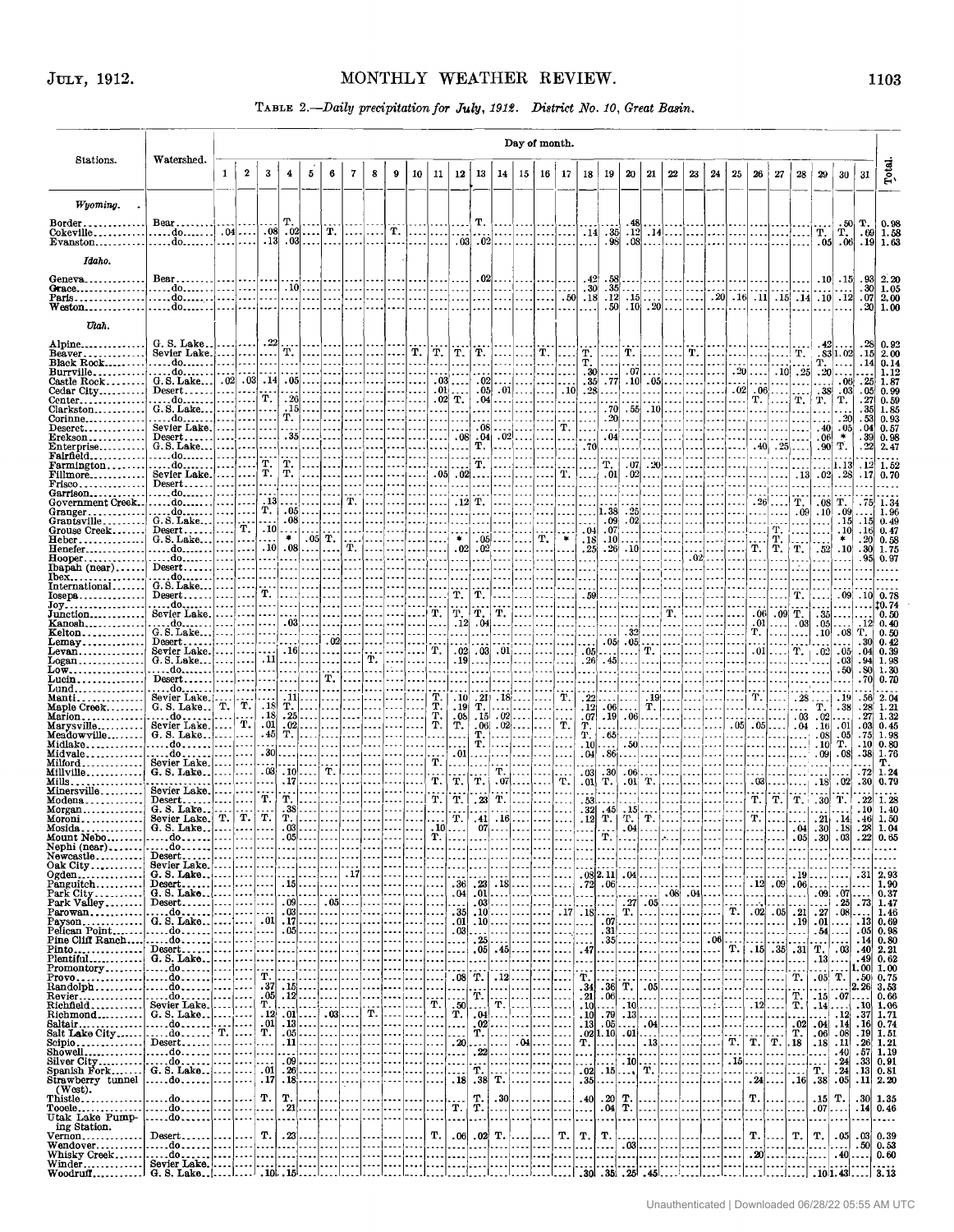### TABLE 2 .- Daily precipitation for July, 1912. District No. 10-Continued.

|                                                        |                                       |                          | Day of month.              |                                                  |                |               |          |                |                          |                          |          |               |                          |                          |                                                                                     |                      |               |                                              |                             |                                                                                         |                          |                  |                |                               |            |        |                |                                      |               |                              |                                          |                                      |                                                                                                            |
|--------------------------------------------------------|---------------------------------------|--------------------------|----------------------------|--------------------------------------------------|----------------|---------------|----------|----------------|--------------------------|--------------------------|----------|---------------|--------------------------|--------------------------|-------------------------------------------------------------------------------------|----------------------|---------------|----------------------------------------------|-----------------------------|-----------------------------------------------------------------------------------------|--------------------------|------------------|----------------|-------------------------------|------------|--------|----------------|--------------------------------------|---------------|------------------------------|------------------------------------------|--------------------------------------|------------------------------------------------------------------------------------------------------------|
| Stations.                                              | Watershed.                            | $\mathbf{1}$             | $\boldsymbol{2}$           | 3                                                | 4              | 5             | 6        | $\overline{7}$ | 8                        | 9                        | 10       | 11            | 12                       | 13                       | 14                                                                                  | 15                   | 16            | 17                                           | 18                          | 19                                                                                      | 20                       | 21               | $22\,$         | 23                            | 24         | 25     | 26             | 27                                   | 28            | 29                           | 30                                       | 31                                   | Total.                                                                                                     |
| Oregon.                                                |                                       |                          |                            |                                                  |                |               |          |                |                          |                          |          |               |                          |                          |                                                                                     |                      |               |                                              |                             |                                                                                         |                          |                  |                |                               |            |        |                |                                      |               |                              |                                          |                                      |                                                                                                            |
| Ana River                                              | SE. drainage                          |                          | .06                        |                                                  |                |               |          |                |                          |                          |          |               |                          |                          |                                                                                     |                      |               |                                              | .07                         | .09                                                                                     |                          |                  |                | $.04$                         |            |        |                |                                      |               | т.                           |                                          |                                      | 0.26                                                                                                       |
| Bear Valley                                            | . do <b>. .</b>                       |                          | .14<br>.                   | .                                                | $.18$          |               |          |                |                          | .<br>$\overline{a}$      |          |               |                          |                          |                                                                                     |                      |               | .                                            | $\sim$<br>$\cdots$          | .<br>.                                                                                  | т.                       | .<br>.           | $\cdots$       |                               |            |        |                |                                      |               |                              |                                          |                                      | 0.32                                                                                                       |
| Burns Milldo                                           |                                       |                          | i i s                      | $\ddotsc$                                        |                |               |          |                |                          | $\cdots$                 |          |               |                          | .27 <sub>1</sub>         |                                                                                     |                      |               |                                              |                             |                                                                                         | т.                       |                  |                |                               |            |        |                |                                      |               |                              |                                          |                                      | 0.27                                                                                                       |
| Christmas Lakedo                                       |                                       | .08                      | .21                        | .<br>$\ddot{\phantom{a}}$                        |                |               |          |                |                          |                          |          |               |                          |                          |                                                                                     |                      |               | Т.<br>.                                      | .88<br>$\ddot{\phantom{a}}$ | .06 <sub>1</sub><br>.33                                                                 | .                        | $.04$            |                |                               |            |        |                |                                      |               | т.                           | т.<br>.05                                | .03 <sub>1</sub><br>.13 <sub>1</sub> | 1.22<br>0.59                                                                                               |
| $Diamond$ do                                           |                                       |                          | .<br>$\ddotsc$             |                                                  |                |               |          |                |                          |                          |          |               |                          |                          |                                                                                     |                      |               |                                              | $\sim$                      |                                                                                         |                          |                  |                |                               |            |        |                |                                      |               |                              |                                          |                                      |                                                                                                            |
| $Embody$ do                                            |                                       |                          |                            | $.35$                                            |                |               |          |                |                          |                          |          |               |                          |                          |                                                                                     |                      |               | .<br>Т.                                      | .07<br>т.                   | .20 <sub>1</sub><br>.12 <sub>1</sub>                                                    | .50 <sub>1</sub><br>T. I |                  | $.18$          |                               |            |        |                |                                      |               | ï.                           | .30<br>.03 <sub>1</sub>                  | т.                                   | 1,42<br>0.63                                                                                               |
| Fort Rock do<br>Paisley do                             |                                       | .30                      | .<br>$\sim$                | $\sim$                                           |                |               |          |                |                          |                          |          |               |                          |                          |                                                                                     |                      |               |                                              | $\ddotsc$                   | $\cdots$                                                                                |                          |                  |                |                               |            |        |                |                                      |               |                              |                                          |                                      |                                                                                                            |
| Seneca do                                              |                                       | т.                       | i e el                     | $\sim$                                           | .              |               |          |                |                          |                          |          |               |                          |                          |                                                                                     |                      |               |                                              | لمعا<br>. 21                | .08                                                                                     | $.30$                    |                  |                | $.40$<br>$.11$ . 05           |            |        |                |                                      |               |                              |                                          | .101                                 | $.09 \, 0.79$<br>0.76                                                                                      |
| $Silver Lake$ do<br>Valley Falls $ $ $d$ o             |                                       | . <b>.</b><br>. 15       | .21<br>$\cdots$            | $\overline{\phantom{a}}$<br>$\ddot{\phantom{a}}$ | .              |               |          |                |                          |                          |          |               |                          |                          |                                                                                     |                      |               | الداماء<br>т.                                |                             | $.10 \mid .28$                                                                          | . 1<br>.                 | i a al           |                | $.29$                         |            |        |                |                                      |               |                              | .01                                      |                                      | $.09 \, 0.92$                                                                                              |
| California.                                            |                                       |                          |                            |                                                  |                |               |          |                |                          |                          |          |               |                          |                          |                                                                                     |                      |               |                                              |                             |                                                                                         |                          |                  |                |                               |            |        |                |                                      |               |                              |                                          |                                      |                                                                                                            |
| Bijou                                                  | Truckee                               |                          |                            |                                                  |                |               |          |                |                          |                          |          |               |                          |                          |                                                                                     |                      |               |                                              |                             |                                                                                         |                          |                  |                |                               |            |        |                |                                      |               |                              |                                          |                                      |                                                                                                            |
| $Boca$                                                 | . do<br>East Walker                   |                          | .                          | т.                                               | $\cdots$       |               |          |                |                          |                          |          |               |                          |                          | $.05$                                                                               |                      | т.<br>.       | т.<br>. 55                                   | $\sim$ $\sim$               | $.23$                                                                                   |                          |                  |                |                               |            |        |                |                                      |               |                              |                                          |                                      | т.<br>0.83                                                                                                 |
| $Bridgeport$<br>Deer Park                              | Truckee                               |                          | $\sim$ .                   | $\ddotsc$<br>$\sim$ $\sim$                       | $\cdots$       |               |          |                |                          |                          |          |               |                          |                          |                                                                                     |                      | .             | $\sim$ $\sim$                                | $\sim$ $\sim$ $\sim$        |                                                                                         |                          |                  |                |                               |            |        |                |                                      |               |                              |                                          |                                      |                                                                                                            |
| Glen Alpine                                            | . do                                  |                          |                            | .02 <sub>1</sub>                                 |                |               |          |                |                          |                          |          |               | .07 <sub>1</sub><br>. 10 | - 381                    |                                                                                     | . 1                  | $\bullet$     | $\bullet$                                    |                             | $.95$                                                                                   |                          |                  |                |                               |            |        |                |                                      |               |                              |                                          |                                      | 1.42<br>0.41                                                                                               |
| Hobart Mills<br>$Lundy$                                | . do<br>East Walker.                  |                          | $\sim$                     | . 18 <br>т.                                      | .              |               |          |                |                          |                          |          |               |                          | .                        |                                                                                     | $.13$                | .             | .60 <sub>1</sub>                             |                             | $T.$                                                                                    |                          |                  |                |                               |            |        |                |                                      | т.            |                              |                                          |                                      | 0.60                                                                                                       |
| $McKinney$                                             | Trukee                                |                          |                            | $\sim$ $\sim$                                    |                |               |          |                |                          |                          |          |               |                          |                          | т.                                                                                  |                      | .27           | .30                                          |                             |                                                                                         |                          |                  |                |                               | т.         |        |                |                                      |               |                              |                                          |                                      | 1.19                                                                                                       |
| Markleeville<br>Shields Ranch                          | East Carson.<br>EastWalker.           |                          | $\sim$<br>.                | . 45<br>. 19].                                   |                |               |          |                |                          |                          |          |               | . 13 <br>Т.              | - 041<br>.21             | т.                                                                                  | $\cdots$<br>$\cdots$ | Т.            | .19 <sub>1</sub>                             |                             | $.02$                                                                                   | .                        |                  |                |                               |            |        |                |                                      |               |                              |                                          |                                      | 0.61                                                                                                       |
| Silver Creek                                           | East Carson.                          |                          | .                          | $.20$ .                                          |                |               |          |                |                          |                          |          |               | $\ddotsc$                | .                        | .                                                                                   | .10                  | $-201$        | - 301                                        |                             | $.50$                                                                                   |                          |                  |                |                               |            |        |                |                                      |               |                              | .02                                      | .03 <sub>1</sub>                     | 1.35                                                                                                       |
| Tahoe<br>Tallac                                        | Truckee<br>. do <b>. .</b>            |                          | .<br>.                     | .12                                              |                |               |          |                |                          |                          |          |               | .50 <sub>1</sub>         |                          | $.12$                                                                               | .<br>$\cdots$        | - 501<br>т.   | المحامر<br>.50 <sub>1</sub>                  |                             | .<br>$.12 \vert T.$                                                                     |                          |                  |                |                               |            |        |                |                                      |               |                              |                                          | .80 <sub>1</sub>                     | 1.30<br>1.36                                                                                               |
| Truckee                                                | . do                                  |                          |                            | $\ddotsc$                                        |                |               |          |                |                          |                          |          |               |                          |                          |                                                                                     |                      |               |                                              |                             |                                                                                         |                          |                  |                |                               |            |        |                |                                      |               |                              |                                          |                                      | 0.00                                                                                                       |
| Woodfords                                              | West Carson                           |                          |                            |                                                  |                |               |          |                |                          |                          |          |               |                          |                          |                                                                                     |                      |               |                                              |                             |                                                                                         |                          |                  |                |                               |            |        |                |                                      |               |                              |                                          |                                      |                                                                                                            |
| Nevada.                                                |                                       |                          |                            |                                                  |                |               |          |                |                          |                          |          |               |                          |                          |                                                                                     |                      |               |                                              |                             |                                                                                         |                          |                  |                |                               |            |        |                |                                      |               |                              |                                          |                                      |                                                                                                            |
| Arthur. .                                              | Humboldt                              |                          |                            | Т.                                               |                |               |          |                |                          |                          |          |               |                          |                          |                                                                                     |                      |               |                                              |                             | .40 1.00                                                                                |                          |                  |                |                               |            |        |                |                                      |               | .10 <sub>1</sub>             | - 70                                     | . 40                                 | 2,60                                                                                                       |
| Battle Mountain<br>Beowawe                             | do                                    |                          |                            | .<br>.                                           | $\cdots$       |               |          |                | $\overline{\phantom{a}}$ | .                        |          | I.            |                          |                          |                                                                                     |                      |               | $\ddotsc$                                    |                             | $.15$<br>. 1                                                                            | т.<br>.                  | <b>.</b>         | .              | .                             |            |        |                |                                      |               |                              |                                          | т.                                   | 0, 15                                                                                                      |
| Bishop                                                 | . do <u>.</u>                         |                          |                            |                                                  |                |               |          |                |                          |                          |          |               |                          |                          |                                                                                     |                      |               | . 34                                         |                             |                                                                                         |                          |                  |                |                               |            |        |                |                                      |               |                              |                                          | .30 <sub>1</sub>                     | 0.64                                                                                                       |
| $Cariin$<br>Carson Dam                                 | . do<br>Carson                        |                          |                            |                                                  |                |               |          |                |                          |                          |          |               |                          | T.                       |                                                                                     |                      |               | т.                                           | .<br>.27                    |                                                                                         | $\sim$ $\sim$            |                  |                |                               |            |        |                |                                      |               |                              |                                          |                                      | 0.27                                                                                                       |
| Cherry Creek                                           | Humboldt                              | $\sim$                   |                            | $\cdots$                                         |                |               |          |                |                          |                          |          | т.            | .01                      | т.                       | Υ.                                                                                  |                      |               | .01                                          | .52                         | 14                                                                                      | .07                      |                  |                |                               |            |        |                |                                      | .03           | .08 <sub>l</sub>             | .02                                      | .28                                  | 1.16                                                                                                       |
| Clover Valley<br>Columbia                              | . do . <i>.</i><br>$Desert. \ldots$ . | $\sim$ $\sim$<br>بالمعاد |                            | $\cdots$                                         |                |               |          |                |                          |                          |          |               |                          | Т.                       |                                                                                     |                      |               | .04 <sub>1</sub>                             | .19                         | .03                                                                                     |                          |                  |                |                               |            |        |                |                                      |               | .10 <sub>l</sub>             | .02                                      | .01                                  | 0.39                                                                                                       |
| $Dry$ Farm                                             | $Humboldt$                            |                          | .                          | .                                                | $.05$          |               |          |                |                          |                          |          |               |                          |                          |                                                                                     |                      |               | .                                            | 1.20                        | .14                                                                                     | .                        |                  |                |                               |            |        |                |                                      |               |                              |                                          |                                      | 1.39                                                                                                       |
| Elko<br>$\mathbf{Elv}$                                 | do!                                   |                          | $\cdots$                   |                                                  | $.29$          |               |          |                |                          |                          | т.       | $- - -$       |                          | . 17<br>*                |                                                                                     | $.03$                |               | Т.<br>.15                                    | .02<br>$\cdot$ 20           | .01<br>.                                                                                | $.15$<br>.               |                  |                |                               |            |        |                |                                      | .02<br>.10    | .02<br>.02 <sub>1</sub>      | .41<br>.17                               | .16 <sup>1</sup><br>. 05             | 1.25<br>0.72                                                                                               |
| Eureka                                                 | . do l<br>. do                        | .                        | $\sim$<br>$\overline{a}$   | .                                                | $.04$          |               |          |                |                          |                          |          |               |                          | .19 <sub>l</sub>         |                                                                                     | $.10$                |               | .12                                          | .62                         | .40                                                                                     | $\overline{\phantom{a}}$ |                  |                |                               |            |        |                |                                      |               | . 75                         | . 35                                     | .81                                  | 3.38                                                                                                       |
| <b>Fallon</b>                                          | $Carson$                              |                          | .                          |                                                  | $.01$          |               |          |                |                          |                          |          |               |                          | .011<br>.05 <sub>1</sub> |                                                                                     |                      |               | т.  <br>.10                                  | .03<br>.33                  | 28.                                                                                     | $.08$                    |                  |                |                               |            |        |                |                                      |               | Т.                           |                                          | т.                                   | 0.13<br>0.81                                                                                               |
| $\texttt{Fermley}\dots\dots\dots\dots$<br>Gardnerville | $True$ kee<br>$Carson$                |                          | .<br>$\cdots$              | т.                                               | .<br>$.22$     |               |          |                |                          |                          |          |               | т.                       | .11                      |                                                                                     | $.05$                |               | .05                                          | Т.                          |                                                                                         |                          |                  |                |                               |            |        |                |                                      |               |                              |                                          |                                      | 0, 38                                                                                                      |
| $Gerlach \ldots \ldots$                                | Humboldt                              | .                        | .                          |                                                  | $.01$          |               |          |                |                          |                          |          |               |                          |                          |                                                                                     |                      |               | .25                                          | .12                         |                                                                                         |                          |                  |                |                               |            |        | $\ast$         |                                      | $\frac{1}{2}$ | *                            |                                          |                                      | 0.38                                                                                                       |
| $Gevser$<br>Golconda                                   | . do <u>.</u><br>. do . <i>.</i>      | لمعاملا                  | $\overline{a}$<br>$\sim$   | i i s                                            | $.08$          |               |          |                |                          |                          |          |               |                          |                          |                                                                                     |                      |               | .                                            | $\cdots$                    |                                                                                         |                          |                  |                |                               |            |        |                |                                      |               |                              | .21                                      |                                      | 0, 21<br>0.08                                                                                              |
| Halleck                                                | . do                                  |                          |                            |                                                  |                |               |          |                |                          |                          |          |               |                          |                          |                                                                                     |                      |               |                                              |                             | 1.00                                                                                    |                          | $.10\ldots$      |                |                               |            |        |                |                                      |               |                              |                                          |                                      | 1.10                                                                                                       |
| $\operatorname{Hawthome}{\dots\dots}$<br>Jean.         | Desert<br>. do <i>.</i> .             | $\sim$                   |                            | . 051<br>$\cdots$                                |                |               |          |                |                          | $\overline{\phantom{a}}$ | Т.       | .             | . 15                     |                          |                                                                                     |                      |               | .14 <sub>1</sub><br>.06.                     | .04<br>.15                  |                                                                                         |                          |                  |                |                               |            |        |                |                                      |               | .10 <sub>1</sub>             |                                          |                                      | 0.23<br>0.46                                                                                               |
| Lahontan                                               | $Carson$                              |                          |                            | .                                                |                |               |          |                |                          |                          |          |               |                          | .01                      |                                                                                     |                      |               | .04 <sub>1</sub>                             | .20                         |                                                                                         |                          |                  |                |                               |            |        |                |                                      |               | т. і                         | Т.                                       | .02                                  | 0,27                                                                                                       |
| Lewers Ranch<br>Lovelocks.                             | Truckee<br>Humboldt                   |                          | .                          | $\sim$ $\sim$                                    | $.08$          |               |          |                |                          |                          |          |               |                          |                          |                                                                                     |                      |               |                                              | .<br>$.23$                  | .05 <sub>1</sub>                                                                        |                          |                  |                |                               |            |        |                |                                      |               |                              |                                          |                                      | 0, 36                                                                                                      |
|                                                        | . do                                  | $  -$                    |                            | т.                                               | $\cdots$       |               |          |                |                          |                          |          |               |                          |                          |                                                                                     |                      |               |                                              |                             |                                                                                         | $.03$                    |                  |                | i.                            | ا۔ ۔ ۔ ۔ ا |        |                |                                      |               |                              | .05 <sub>1</sub>                         | .07                                  | 0, 15                                                                                                      |
| Massacre Lakes<br>Mill City                            | $Desert$<br>Humboldt                  | $\sim$                   | .03 <sub>1</sub><br>$\sim$ | $\overline{a}$                                   |                |               |          |                |                          |                          |          |               |                          |                          |                                                                                     |                      |               | Т.                                           | Τ.                          | т.                                                                                      |                          |                  |                |                               |            |        |                |                                      |               |                              | .07<br>.25                               | .08                                  | 0, 18<br>0.25                                                                                              |
| Millett                                                | Reese                                 | $\cdots$                 |                            |                                                  |                |               |          |                |                          |                          |          |               |                          | т.                       |                                                                                     |                      |               | Τ.                                           | . 37                        |                                                                                         | $.20$                    |                  |                |                               |            |        |                |                                      |               |                              |                                          | .31                                  | 0.88                                                                                                       |
| $Min_{8}$<br>North Fork                                | $Desert$<br>Humboldt.                 | $\cdots$                 |                            |                                                  |                |               |          |                |                          |                          |          |               |                          |                          |                                                                                     |                      |               | $\mathbf{r}$ .                               | т.<br>T.                    |                                                                                         | 32                       |                  |                |                               |            |        |                |                                      |               | $\overline{\mathbf{T}}$ .    | 'n.                                      | .25                                  | $_{0.57}^{\text{T}}$                                                                                       |
|                                                        | $Reese$                               |                          |                            |                                                  |                |               |          |                |                          |                          |          |               |                          |                          |                                                                                     |                      |               |                                              | 25                          |                                                                                         | $.05$ .                  |                  |                |                               |            |        |                |                                      |               | .15                          | .10                                      |                                      | $\begin{array}{r} .230\ 0.85\ 0.05\ 0.54\ 0.58\ 0.05\ 1.57\ 1.57\ 0.25\ \ldots\ 0.25\ \ldots\ \end{array}$ |
| Potts<br>Quinn River Ranch                             | Humboldt                              |                          |                            | .                                                |                |               |          |                |                          |                          |          |               |                          |                          |                                                                                     |                      |               | Ÿ.                                           | T.                          | $.05$<br>$\begin{array}{c} \begin{array}{c} \text{} \\ \text{} \end{array} \end{array}$ |                          |                  |                | .<br>!  <b>. .</b>            |            | لمعاد  | I.             | $\cdots$                             |               | $\overline{T}$ .             |                                          |                                      |                                                                                                            |
| Rebel Creek<br>Reno                                    | $\dots$ do $\dots$                    | $\sim$                   | . 1<br>$\cdots$            |                                                  | $.15$<br>$.01$ |               | .  <br>. | .<br>.         | $\cdots$                 |                          | . 1<br>. | $\cdots$<br>. | Т.                       | $\ldots$                 | $.01$                                                                               |                      | احتجاجت إحداد | .08                                          | .48                         |                                                                                         | .                        |                  |                | .                             |            | بالمعا | $\overline{a}$ | .                                    |               |                              | $\begin{bmatrix} .09 \\ T \end{bmatrix}$ |                                      |                                                                                                            |
| $S$ kelton                                             |                                       |                          | .                          |                                                  | $.31$          |               | . 1      |                |                          |                          |          | .             |                          |                          | .                                                                                   |                      |               |                                              | . 94<br>.04                 | .27                                                                                     |                          |                  |                | .<br>222                      |            | .      | $\sim$         | $\cdots$<br>$\overline{\phantom{a}}$ |               | المحب<br>$\lceil .07 \rceil$ | $\overline{T}$ .05                       |                                      |                                                                                                            |
| Smith                                                  | $Carson$                              | $\sim$ $\sim$ $\sim$     | $\sim$                     |                                                  | $.30$<br>.     | and the state | .        |                |                          |                          |          | . 1 1<br>.    | .04                      |                          | .08                                                                                 |                      |               | $\begin{bmatrix} 19 \\ T \\ T \end{bmatrix}$ | .19                         | $\dot{\mathbf{T}}$                                                                      | .<br>.                   | .                |                |                               | $\cdots$   |        |                |                                      |               |                              | $\ddotsc$                                |                                      |                                                                                                            |
| Soda Lake<br>Spooners Ranch                            | Truckee<br>East Walker<br>Humboldt    |                          |                            | .                                                |                |               |          |                |                          |                          | . 1      | $\cdot$ 12    |                          |                          | $\left.\frac{06}{T}\right $ . $\left.\frac{1}{T}\right $ $\left.\frac{1}{T}\right $ |                      |               |                                              |                             |                                                                                         |                          |                  | . <del>.</del> | $\dddot{\mathbf{r}}$          |            |        |                | $\dddot{\mathbf{r}}$ .               |               |                              | .                                        |                                      |                                                                                                            |
| Sweetwater<br>$Tecom3, \ldots, \ldots$                 |                                       |                          | .                          |                                                  | .<br>$.02$     |               |          |                |                          | $\overline{\phantom{a}}$ | 1.       | $\cdots$      |                          |                          | .                                                                                   |                      |               |                                              | . 01!                       | Т.                                                                                      |                          | .                | .              | .<br>$\overline{\phantom{a}}$ |            |        |                | $\sim$<br>$\sim$                     |               | .                            | $\sim$                                   |                                      | 0.25                                                                                                       |
| $Tonoph$                                               |                                       | $\sim$                   | .                          | Т.                                               |                |               |          |                |                          |                          |          |               |                          |                          | $T.$ $\vert$                                                                        |                      |               | $\ldots$ $\mid$ $.02$                        | . 80                        | .08 <sub>1</sub>                                                                        | $\frac{1}{T}$            | إحجاجا والمحاملة |                |                               |            |        |                | $\overline{\phantom{a}}$             |               | $\dddot{T}$                  | .06                                      |                                      |                                                                                                            |
| $Wells$<br>Willow Point                                | Desert<br>Humboldt<br>Lt. Humb't.     |                          | $\ast$                     | $\ddotsc$                                        | $.04$          |               |          |                |                          |                          |          |               |                          |                          |                                                                                     |                      |               | .                                            | Т.                          | .36                                                                                     | .                        |                  | .              |                               |            |        |                | $\overline{\phantom{a}}$             |               |                              | .20                                      |                                      |                                                                                                            |
| Winnemucca                                             | Humboldt                              |                          |                            |                                                  | $.11$          |               |          |                | .                        | .                        |          | $\cdots$      | Т.                       | T.                       |                                                                                     |                      |               | $\tilde{\mathbf{T}}$ .                       | .01                         | $\ddot{\text{T}}$ .                                                                     | .                        |                  |                |                               |            |        |                |                                      |               |                              | .05                                      |                                      | $.38 \n1.34\n.90 \n1.26\n.35 \n0.24\n.35$                                                                  |

 $\quad$   $\quad$   $\ast$  Precipitation included in that of the next measurement.  $\quad$   $\uparrow$  Separate dates of falls not recorded.  $\parallel\parallel$  Precipitation for the 24 hours ending on the morning when it is measured.  $\parallel\parallel$  Precipitation

 $\bar{z}$